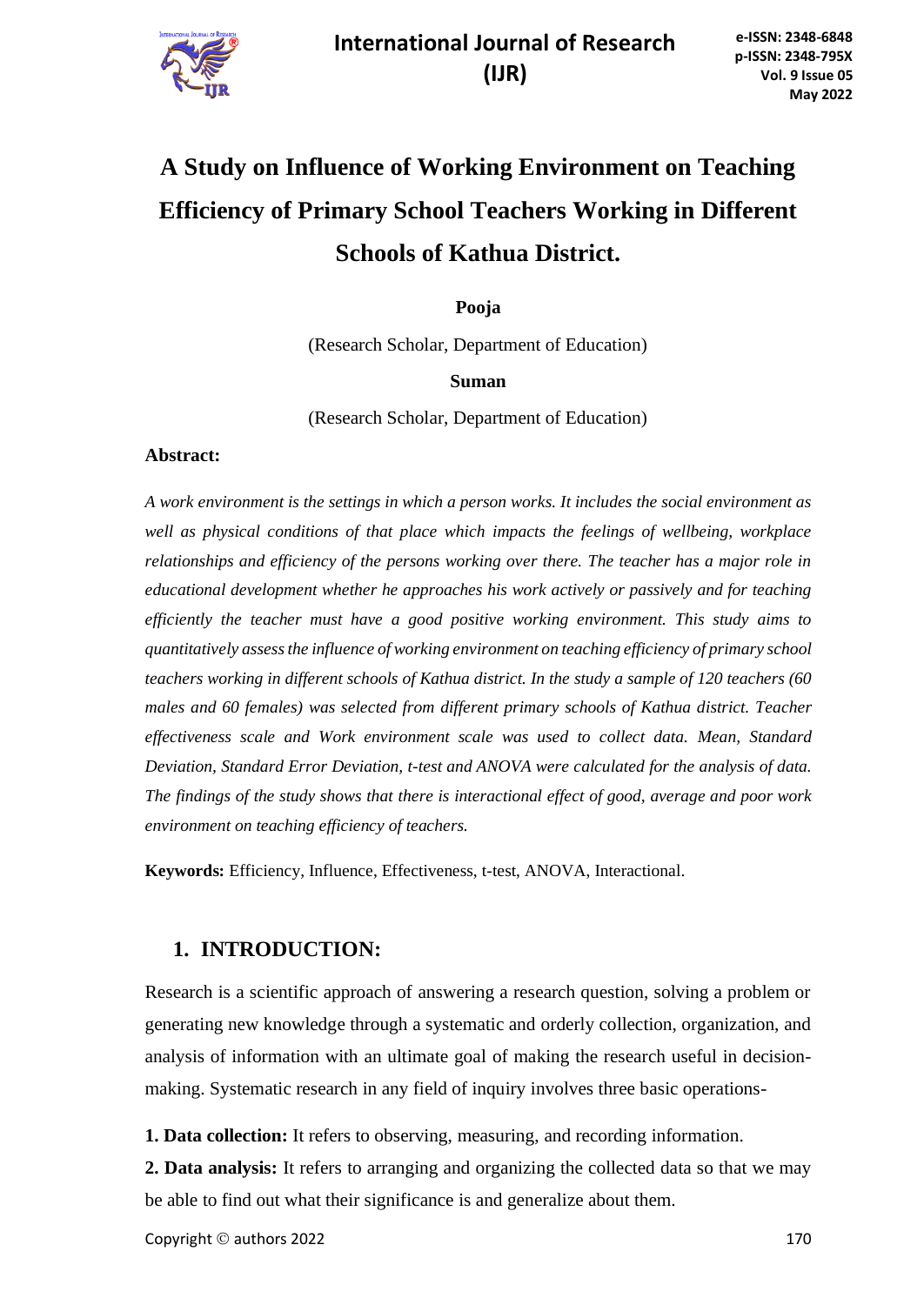**3**. **Report writing:** It is an inseparable part and a final outcome of a research study. Its purpose is to convey information contained in it to the readers or audience.

In this context, legal research is defined as 'systematic' finding law on a particular point and making advancement in the science of law. It involves a systematic search of legal materials, statutory, subsidiary and judicial pronouncements. For making advancement in the science of law, one needs to go into the 'underlying principles or reasons of the law'. These activities warrant a systematic approach. An approach becomes systematic when a researcher follows scientific method. Research is systematic, because it follows certain steps that are logical in order. These steps are-

- Understanding the nature of problem to be studied and identifying the related area of knowledge.
- Reviewing literature to understand how others have approached or dealt with the problem.
- Collecting data in an organized and controlled manner so as to arrive at valid decisions.
- Analysing data appropriate to the problem.
- Drawing conclusions and making generalizations.

This research study has clearly shown that effective teachers are key to students learning over the past several decades, having effective teachers has been consistently identified as the most important school-based factor in improving students' academic achievement. The research has proved that teacher effects have long-run consequences for their student's success. An effective teacher understood that teaching involves multiple tasks to ensure that all students receive a quality education. Teachers are identified as an important source of variability in student achievement.

Although recruiting knowledgeable and skilled teachers is important, it is insufficient for schools to ensure effective teaching performance. Good teachers need a work place that promotes their efforts in a variety of ways to rating their effective teaching and doing their best work with students. Teachers working condition play an important role in a school to deliver high quality education. Schools that are able to offer their teachers a safe, pleasant and supportive working environment can better attract and retain good teachers and even motivate them to do their best. Generally it covers a broad range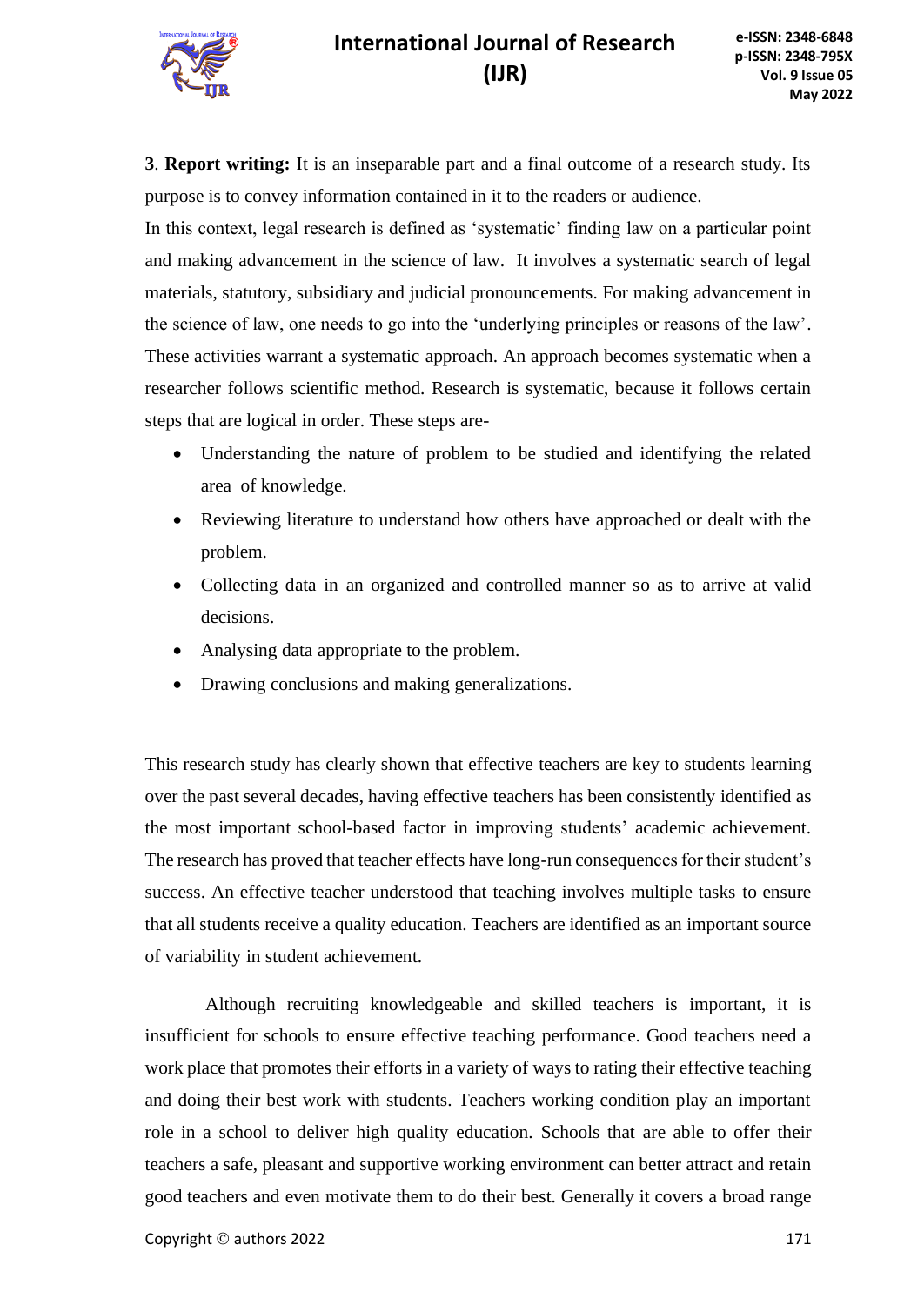

of factors and issues, from working time security to remuneration, as well as the physical conditions and mental demands that exist in schools.

#### **1.1 Education:**

Teaching learning process is as old as human being on earth. It has been carried out by human being and even by animals to teach their young ones for successful adjustment in the environment. Education is a process of human enlightenment and empowerment for the achievements of better and higher quality of life. In a democratic country like India the role of education is extremely crucial. Democracy requires that the entire person should be educated. Education is an important national activity. It is the backbone of a country's progress. Success of democracy depends on its citizens. Hence, democracy needs citizen to be educated.

"Education is a process, a social function carried on and by the society for its own sake".

Man is a social animal and the education plays an important role throughout his life. No civilized society is believed possible for an individual to be fit for adult life if he does not have some degree of formal education. It has universally been accepted that prosperity of a nation is also reflected in its educational system. Quality of a nation depends upon quality of its people and economic growth but both depend upon quality of education, the fact remains same that the most important factor in the education process is the teacher. The teacher is the key of any educational reconstruction.

"If a student is to be prepared for evolving world, then an essential attribute of a competent teacher is awareness of the world".

The teacher should be an integrated individual, skilled in the art and science of human relations and conscious of the wide variety of behavior patterns in the world to which he may have to adjust. Adjustment is not a simple term like adaption is accommodation. It is actually a condition or a state of mind and behavior in which one feels that one's need have are will be gratified those of who can adopt are adjust to all needs of changing conditions can live happily and successfully. The development of a nation depends upon their students and the all over development of a student depends upon his teacher. Only a teacher develops the capacity among the children for adjusting in home,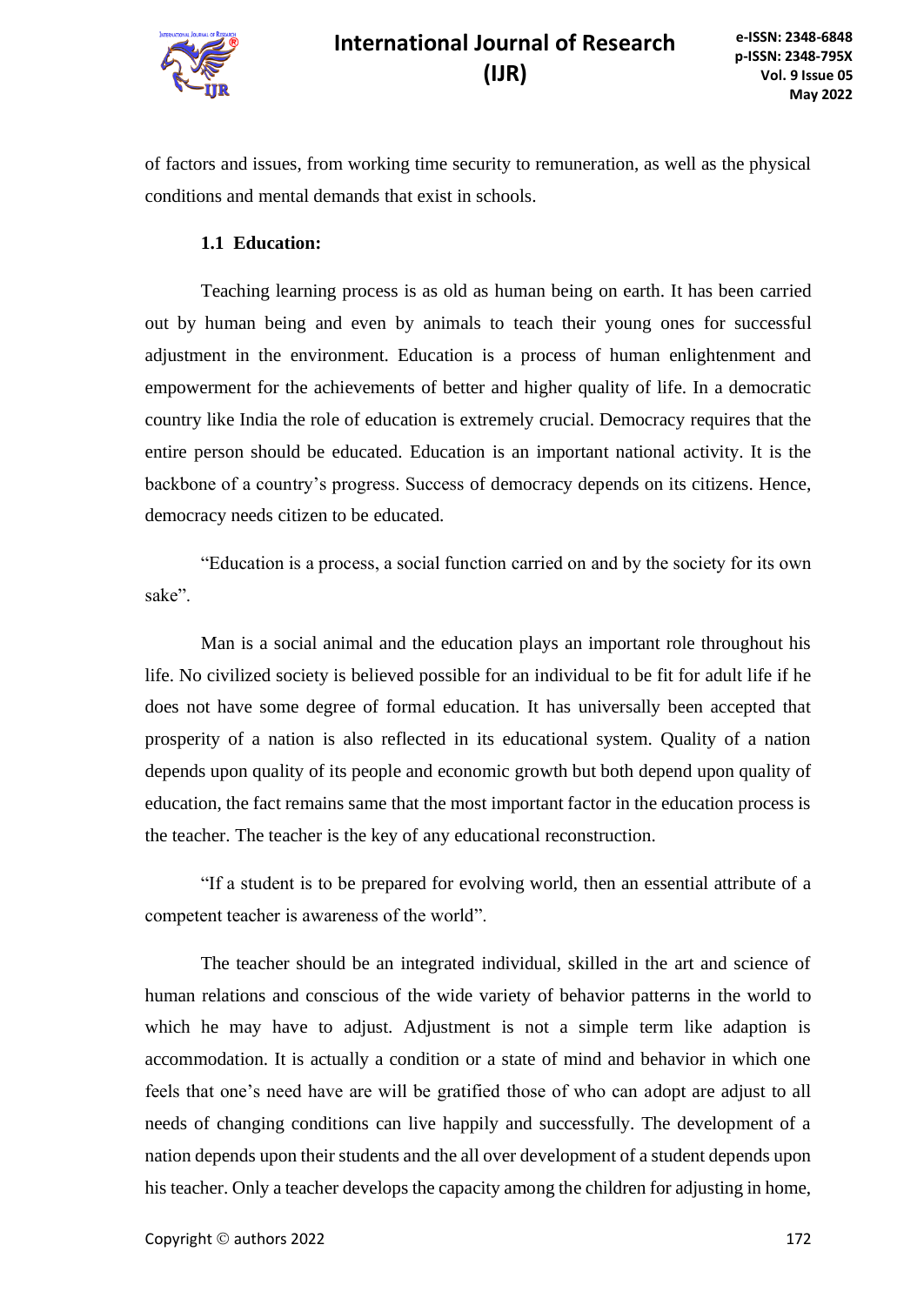

school and society. As the education Commission 1964-66 has lightly pointed out "the destiny of the country is being shaped in her class rooms." Evidently the commission has in mind the role of the 2 teacher in realizing the goal of national reconstruction. Teachers have important role to play in shaping the further generation. The role of the teachers in democratic system of education is very crucial. They have to act as friends, philosophers and guides of the students, and help them to march forward to establish a new social structure. The role of the teachers in molding the personality of the students depends on the aims of education. It is the responsibility of the teachers to develop the physical, mental, social, emotional, intellectual and aesthetic aspects i.e. total personality of the students.

Vivekananda said, "Education is the manifestation of divine perfection, already existing in men." He wanted that the aim of education should be man-making.

It is good that educationalists and educational planners in India have started realizing that only securing enough teachers will not do, as what is equally important is securing the right type of teachers. Teacher is the most vital factor in the system of education. Education Commission 1952-53 also point out, "Every teacher and educationalist of experience knows that even the best curriculum and the most perfect syllabus remain dead unless quickened into life by the right methods of teaching and right kind of teachers".

Moreover, effective and productive learning on the part of students can be achieved by employing teachers with desirable attitudes or by shaping their attitudes in the desired direction. Until and unless teachers with positive frame of attitude are engaged in the teaching profession, no drastic results can be expected from them.

### • **Need of Education**

**Copyright © authors 2022** 173 The new born infant is helpless human being. He has neither any friend nor any enemy. He is not aware of the social customs and traditional. But as he grows elder, he is influenced by the formal and informal agencies of education. In this way they develop physically, mentally, emotionally and socially. Education guides him like an affectionate father and serves him faithfully like a wife. Education helps in developing the individual like a flower, which distributes its fragrance all over the environment. Education drags a person from darkness, poverty and misery by developing his personality in all areas.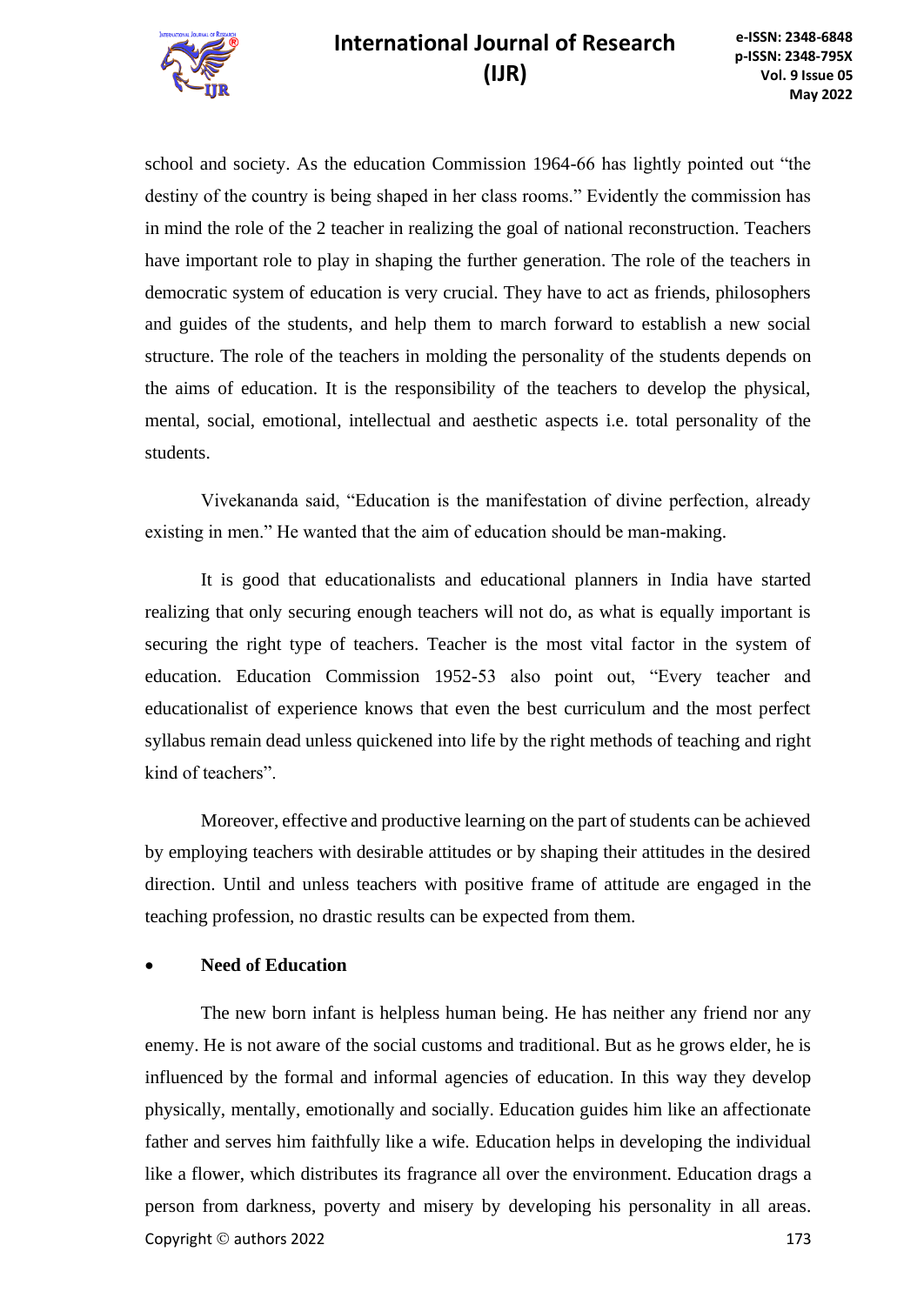

Education also contributes a lot to the growth and development of society. Through education moral ideas, spiritual values and cultural heritage are transferred from one generation to another for preservation, purification and sublimation into higher and higher achievements.

#### **1.2 Working Environment :**

A positive psycho-social content helps to create a conducive environment for effective teaching and learning. Quality teaching and learning are supported when school professionals plan, develop, institute, monitor and assess the characteristics of a positive psycho-social school environment. These components include: positive student and teacher relationships, violence prevention in school, disciplinary interventions that promote student socio-emotional development, maintaining reasonable workloads, and helping students see the value and purpose of learning beyond the classroom content and grades.

 A healthy and safe physical school environment promotes learning by ensuring the health and safety of students and staff. The physical school environment encompasses the school building and its contents, the land on which the school is located, and the area surrounding it. A healthy school environment will address a school's physical condition during normal operation as well as during renovation (e.g. - ventilation, moisture, temperature, noise and natural and artificial lighting), and protect occupants from physical threats (e.g. crime, violence, traffic and injuries), and biological and chemical agents in the air, water or soil as well as those purposefully brought into the school.

#### **1.3 Teaching:**

 Teaching is a social process, it is influenced by both the political and social backgrounds of the country.

 According to Gage, Teaching is a form of interpersonal influence aimed at changing the behavior potential of another person.

 Edmund Amidon defined it as "Teaching is an interactive process, primarily involving class room task which takes place between teacher and pupil and occurs during certain definable activity.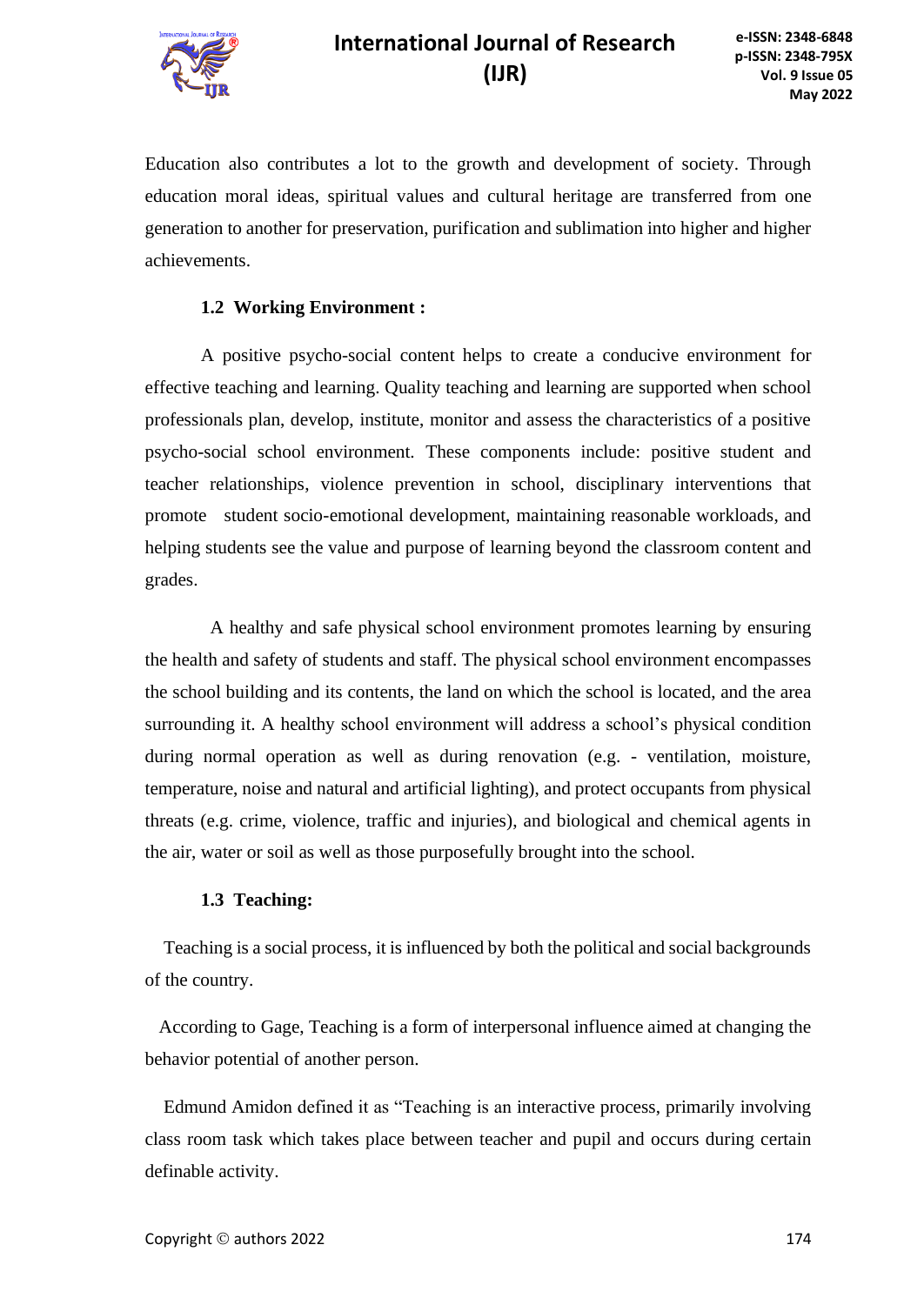

J. S. Brubacher "Teaching is an arrangement and manipulation of a situation in which an individual will seek to overcome and from which he will learn in the course of doing so".

Skinner- Teaching is the arrangement of contingencies of reinforcement.

#### **1.4 Teaching Efficiency:**

 Efficiency manes doing things right. A teacher can exhibit efficiency in the manner he/she gets things done he/she manages his/her class and his/her time in getting things done. A good example wherein a teacher can be called efficient is when he/she always comes to his/her class (and leave) on time, with well-prepared lesson plan, instructional materials, engaged time on task and everything is organized regardless of output or result produced in the teaching learning process.

 But a teacher is efficient when she gives her best in teaching and able to make her students learn or master the skills and turned them meaningful, relevant and applicable in real life situations. Efficiency means doing things right while effectiveness is doing the right things. These two concepts should complement each other because it's hard to been effective teacher if you are not efficient.

#### **1.5 Measurement of Teacher's Efficiency:**

A student's perception of a teacher's efficiency might be based on observations of lesions. Speed with which homework is corrected and returned. A teacher's self-perception of his/her efficiency might be based on some other criteria. A school principal's perception of a teacher's efficiency might be based on submitting curriculum plans, test results, school reports etc. on time to meet school determined deadlines. Various methods may be used to measure teacher's efficiency. Summated rating scales could be used measure student perception.

 Observations by trained observers over a few lesions could be used to measure practical teaching skills. Open-ended questions put to a school principal might be a useful source of information. We may also follow the following methods.

- 1. Assessing from the teaching method and techniques.
- 2. By getting the feedback from the students.
- 3. By MCQ questionnaires.
- 4. Personal interest in the particular subject.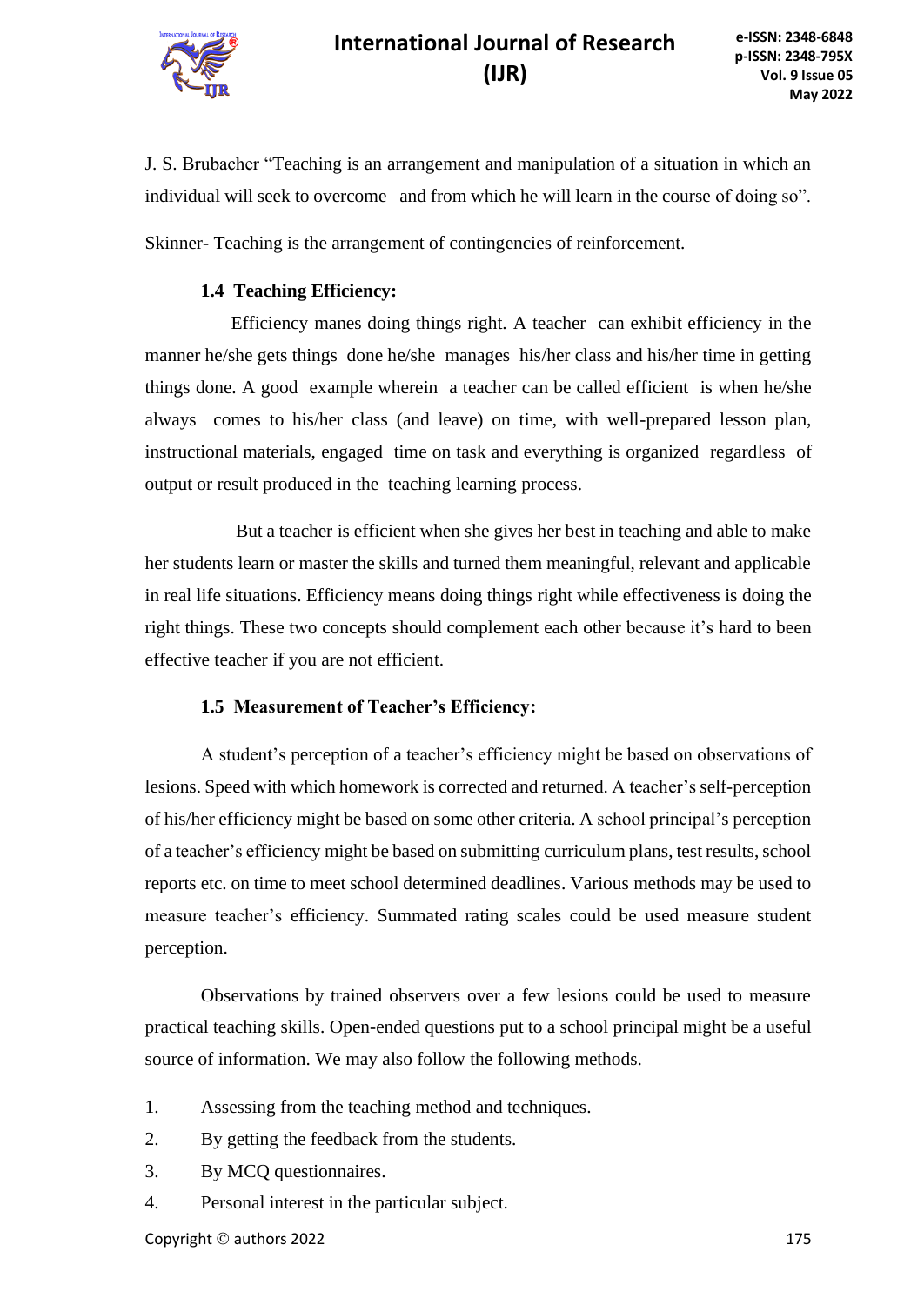

5. Appearance of the teacher and his attitudes.

Accordingly to V. Jayshree outcome of a teacher can be measured by two ways.

- **Qualitative observations:**
	- **a.** Attitude of the teacher- positive attitude, proactive or no sincerely, consistency, love towards the profession.
	- **b.** Initiative in teaching learning- interest in preparation for theory and practical's and delivery.
	- **c.** Initiative taken in extended learning
- **Quantitative bests:**
	- **a.** Feedback from only eligible students who are sincere and have real urge for learning.
	- **b.** Feedback from stake holders.

Effectiveness and efficiency of teacher depends upon a number of variables. Availability of suitable working condition is one such factor. A large number if primary schools didn't have basic facilities like drinking water, sanitary, playground etc. some school also have no adequate facilities like Amirah, boxes and libraries etc. Availability of instructional materials in primary schools remain limited. Student in schools with better facilities have high level of achievement.

The elementary level, the root of education is facing very harsh problems as wastage and stagnation. In order to remove them, professionally committed and emotionally intelligent teachers are required. Keeping this view the investigator will attempt to study the influence of Emotional Intelligence and Professional Commitment on Teacher Effectiveness at elementary level. An ingredient of a successful organization is a healthy dose of emotional intelligence. As noted by Goleman, at the individual level, emotional intelligence can be identified, assessed, and upgraded. Because the responsibilities of teachers are to incorporate programs that enable students to learn, to cope, understand their own value, gain empathy for others, land manage and control their emotions.

These factors of emotion, this insight into oneself as well as into the emotions of others, constitute the first step in gaining essential skills for a successful life. Professional commitment plays a decisive role in effective teaching. The more a teacher is committed,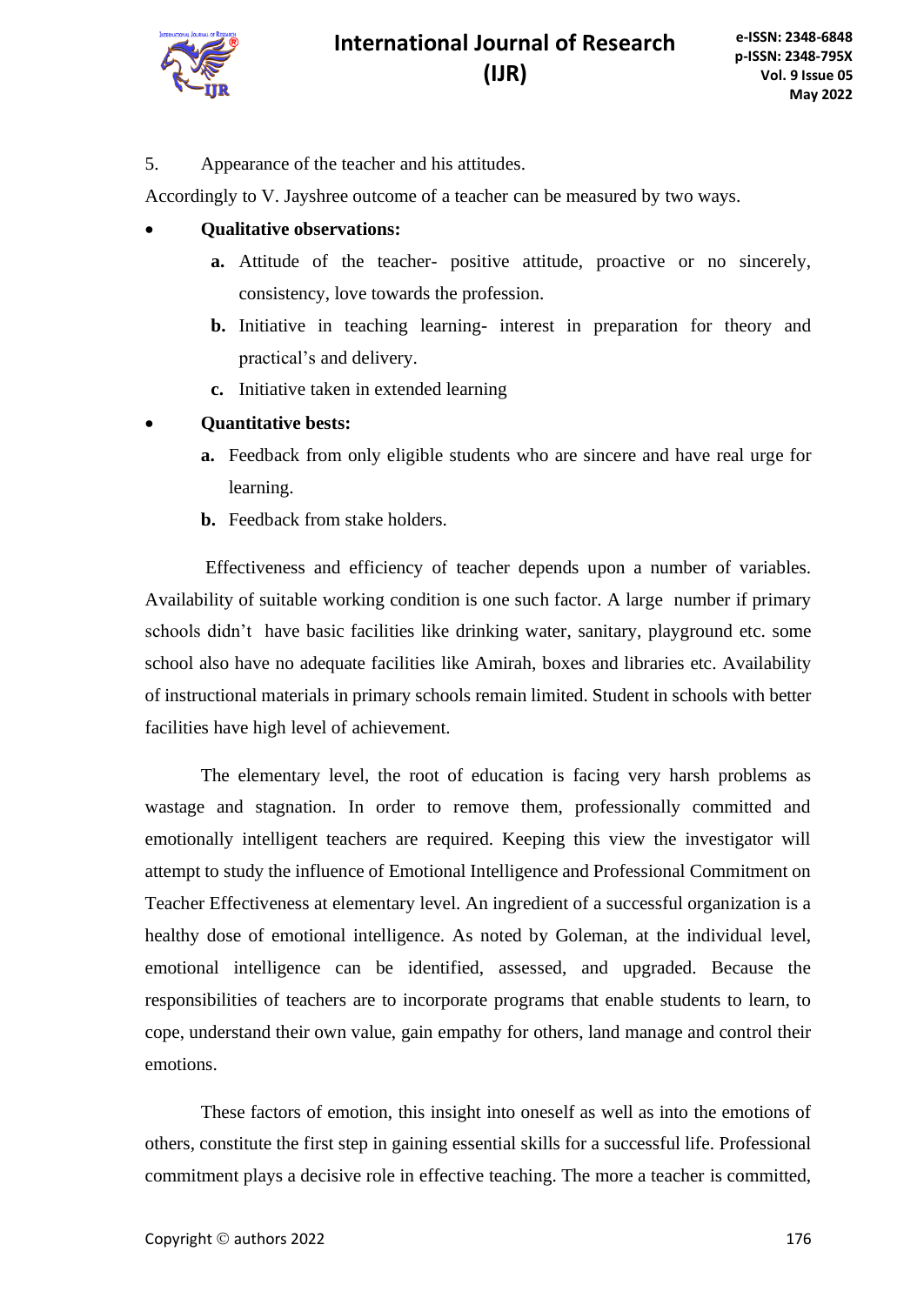

the more he would acquire competencies and the more he would tend to be performing teacher. Professional committed teachers are required in order to increase the quality of elementary education. This fact motivated to the researcher to study the effect of emotional intelligence and professional commitment on teachers effectiveness. Only emotionally intelligent and Professionally Committed teachers inculcate above described traits among students. Teachers can facilitate learning by molding the behavior they expect learners to demonstrate in every aspect of life. The behavior of a teacher is crucial for the transfer and maintenance of new emotional and social competencies. Teaching strategies should address different learning styles and incorporate visual, sensory, auditory, and interactive elements such as role-playing, group discussions, and simulations, special recommendation is the use of self-disclosure in which teachers use their own stories to communicate how they deal with an emotion. Sharing stories that reflect the teacher's selfawareness, motivation and persistence provides a model of behaviour that learners can emanate in their own efforts to form mutually satisfying relationships and become more emotionally strong.

### **1.6 SIGNIFICANCE OF THE STUDY:**

It is unanimously accepted by eminent scholars and researchers of different fields such as educationists, sociologists, psychologists, policy makers, politicians, administrators etc. that in our country there is an unprecedented need for successful teachers to lead the multitudes of school children and adolescents. Successful teachers can contribute significantly to the process of improving education. The explosion of knowledge at very fast pace is bringing about economic, social, political and technological upheaval in the country. These in turn is reflected in the classroom teaching and necessitate the requirement in the classroom teaching of a competent and effective teacher. The teacher has a major role in educational development whether he approaches his work actively or passively. He can influence development adversely by opposing innovations or merely remaining mute in the face of a growing need for reform. On the other hand he can participate actively as an initiator himself or on interpreter of the plans devised by others. The lack of professionalism and supply of poor teachers are the two points effecting he quality of teaching in the country. It is a matter of deep thought and observation that why do the nation lack dedicated teachers who feel proud in introducing themselves as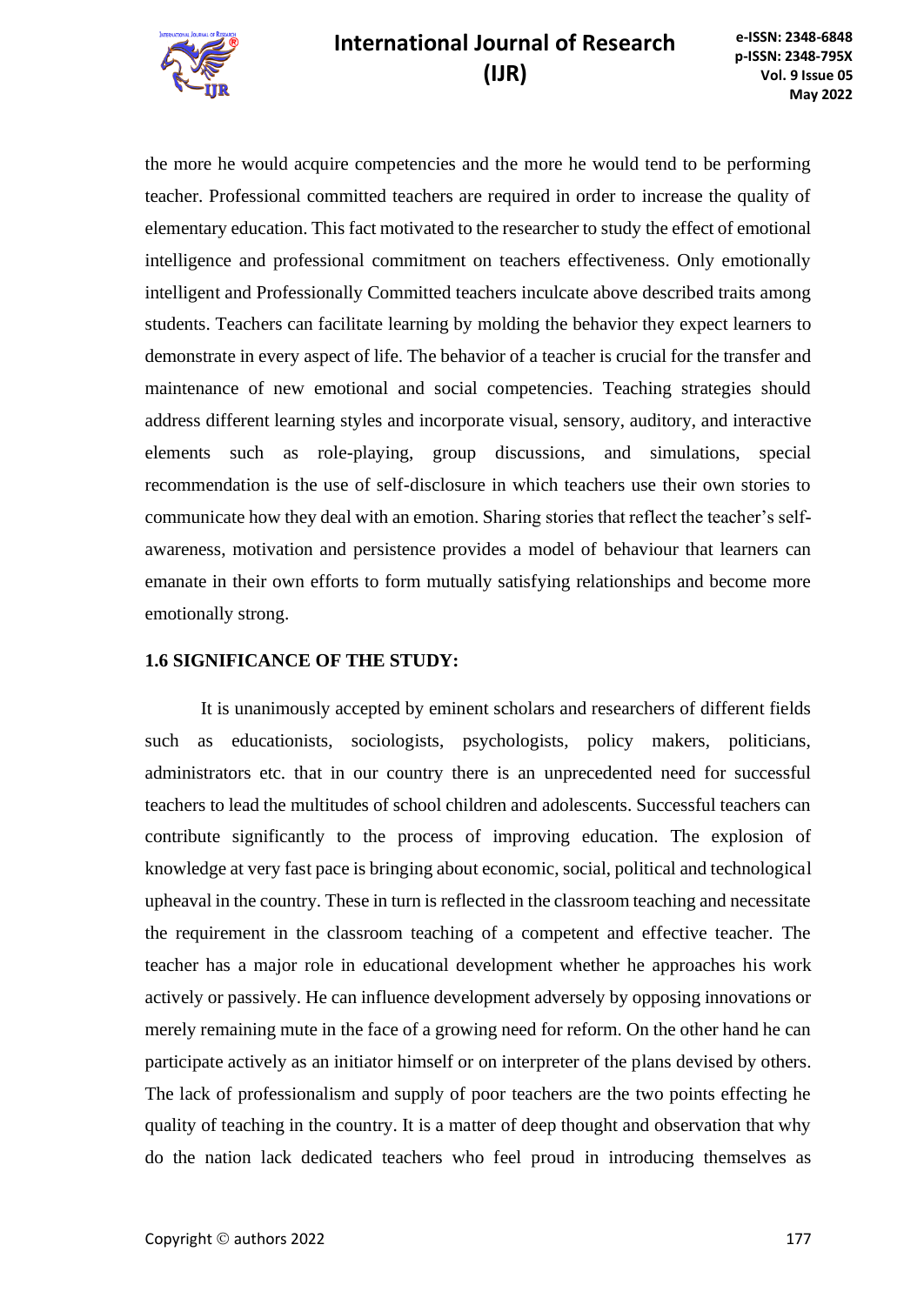

"teachers". The academicians and researchers have tried to established relationship between the subject knowledge and teaching success.

It was almost unanimously accepted that teachers with better academic records acquire success in teaching and become better teachers. But vast observation make it very clear that only knowledge of subject matter, teaching skills and awareness towards job are not enough for successful teaching. This in turn gives rise to another question that what are the qualities and characteristics associated with successful teaching? Various studies listing characteristics of successful and unsuccessful teachers have been carried out. These researchers found some common characteristics among effective teachers i.e. sympathetic, sense of humor, patience impartial, pleasing manners, polite, broad minded, intelligent and strong character besides the knowledge of subject matter and teaching skills.

#### **1.7 STATEMENT OF THE PROBLEM:**

Teacher's workload is also an important aspect of working conditions which effect their work efficiency. Poor working condition and heavy workload lead to stress, anxiety and frustration. The primary school teacher working in rural areas have to work under difficulties and pitiable conditions. Hence, an explanative study was undertaken to find out the influence of working environment on teaching efficiency of primary school teachers working in different schools of Kathua district.

#### **The study in hand may be stated as:**

**Influence of working environment on teaching efficiency of primary school teachers.**

#### **1.8 OPERATIONAL DEFINITIONS OF THE TERMS USED:**

- **Work Environment -** The term **work environment** is used to describe the surrounding conditions in which an employee operates. The work environment can be composed of physical conditions, such as office temperature, or equipment, such as personal computers. It can also be related to factors such as work processes or procedures.
- **Teaching Efficiency -** Efficiency of a teacher refers to measure of success of teacher in carrying out institutional and other specific duties by the nature of his/her position. Teacher's efficiency includes strategies of instruction, student and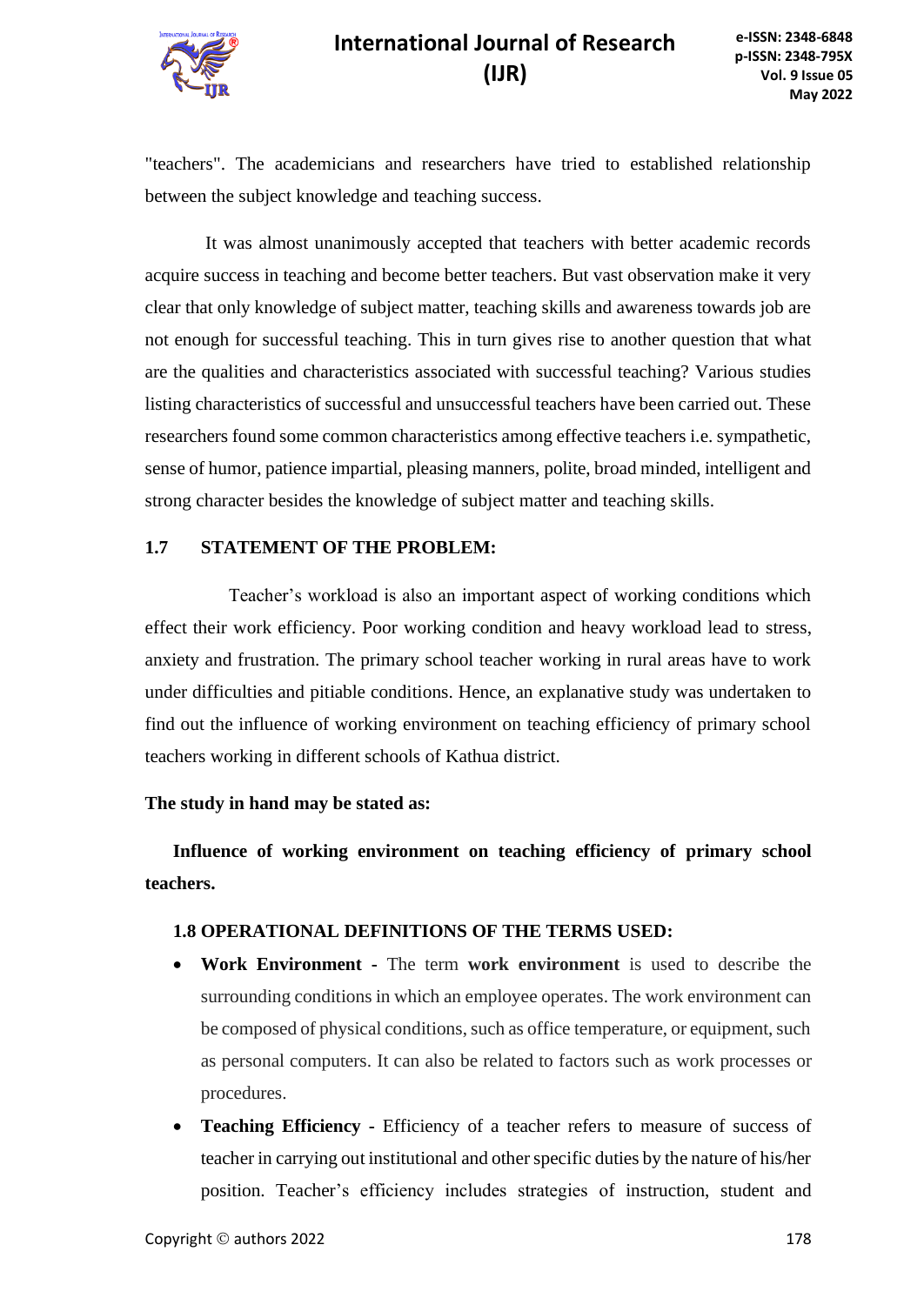

classroom management, inter personal relationships, preparation and planning for teaching, knowledge of the subject matter and teachers' characteristics. Efficiency is the quality of being successful in producing and intended result.

### **1.9 OBJECTIVES OF THE STUDY:**

- To study the mean difference of teaching efficiency of the teachers belongs to Good and Average work environment.
- To study the mean difference of teaching efficiency of the teachers belongs to Good and Poor work environment.
- To study the mean difference of teaching efficiency of the teachers belongs to Average and Poor work environment.
- To Study the interactional effect of Good, Average and poor work environment on teaching efficiency of Primary School Teachers.

### **1.10 HYPOTHESIS OF THE STUDY:**

**Ho1**: There is no significant mean difference on teaching efficiency of the teachers belongs to Good and Average work environment.

**Ho2:** There is no significant mean difference on teaching efficiency of the teachers belongs to Good and Poor work environment.

**Ho3:** There is no significant mean difference on teaching efficiency of the teachers belongs to Average and Poor work environment.

**Ho4:** There is no interactional effect of Good, Average and Poor work environment on teaching efficiency of Primary School Teachers.

### **1.11 DELIMITATION OF THE STUDY:**

The present study is delimited to following areas.

- The present study is limited to Kathua Districts of Jammu.
- The study confined to 20 Primary Schools suitable Kathua District of Jammu.
- The present study is confined 60 male and 60 female Primary School teacher total 120 Sample.
- The present study confined into two variables Work Environment, Teaching efficiency.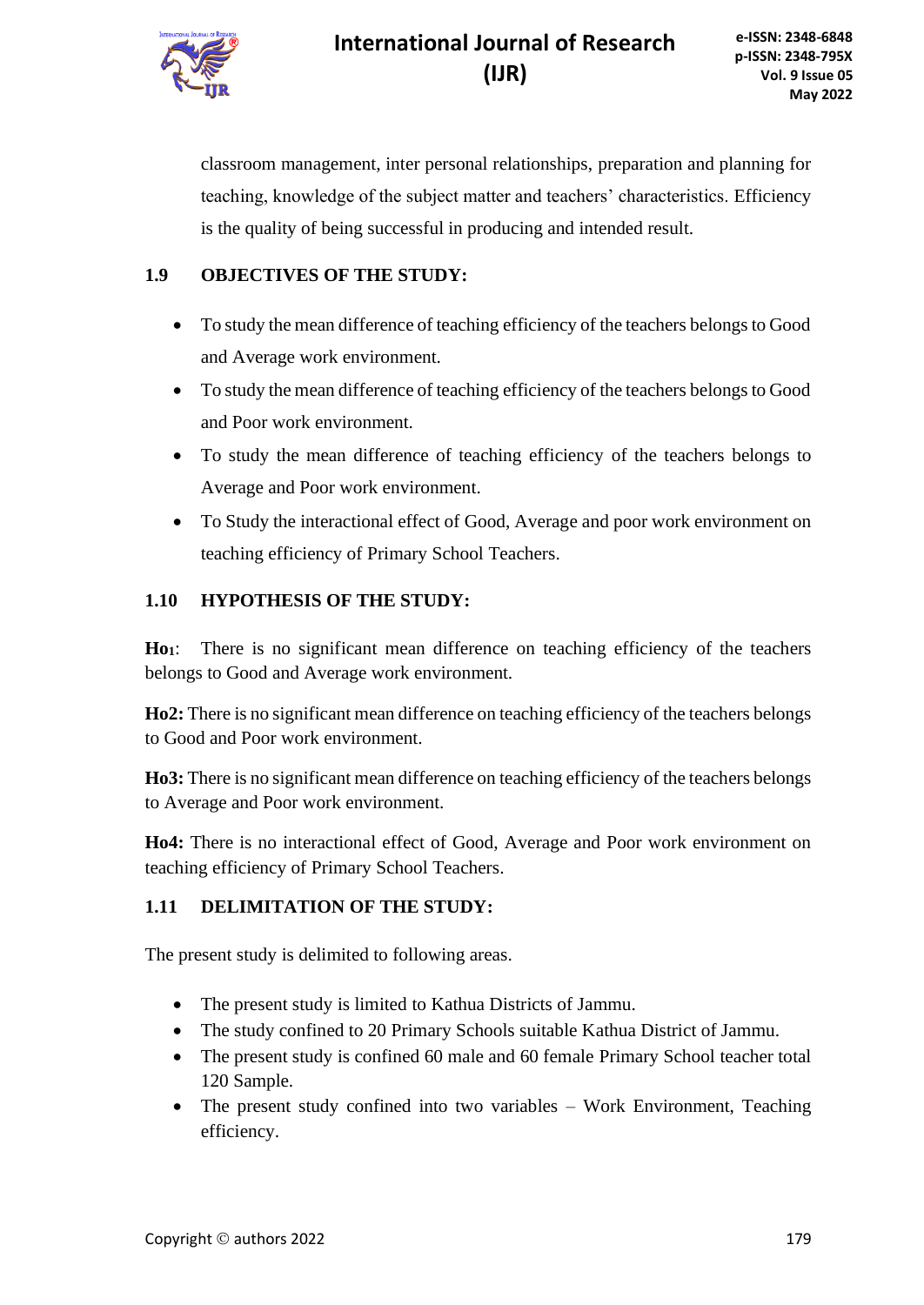

## **2. REVIEW OF LITERATURE:**

A literature review is an evaluative report of information found in the literature related to the selected area of study. The review should describe, summaries, evaluate and clarify this literature. It should give a theoretical base for the search and help the author in determining the nature of his research. Works which are irrelevant should be discarded and those which are peripheral should be looked at critically.

A literature review is move than the search for information, and goes beyond being a descriptive annotated bibliography. All works included in the review must be read, evaluated and analyzed. Relationship between the literatures must also be identified and articulated in relation to the field of research.

In writing the literature review, the purpose is to convey to the reader what knowledge and ideas have been established on a topic and what their strengths and weaknesses are. The literature review must be defined by a guiding concept.

### **2.1 PURPOSE OF LITERATURE REVIEW.**

In general, the literature review should

- ➢ Provide a context for the research.
- $\triangleright$  Justify the research.
- $\triangleright$  Ensure the research hasn't been done before
- $\triangleright$  Show where the research fits into the existing body of knowledge.
- ➢ Enable the researcher to learn from previous theory on the subject.
- $\triangleright$  Illustrate how the subject has been studied previously.
- $\triangleright$  Highlight flaws in previous research.
- $\triangleright$  Outline gap in previous research.
- $\triangleright$  Show that the work is adding to the understanding and knowledge of the field.

### **2.2 STUDIES RELATED TO TEACHER'S EFFICEINCY**

• **Sodhi, Binakshi (2010)** conducted a research work on Teacher effectiveness of secondary school teachers of Punjab in relation to school organizational climate The present study was undertaken with the objectives: To study teacher effectiveness among secondary school teachers of Punjab in relation to their school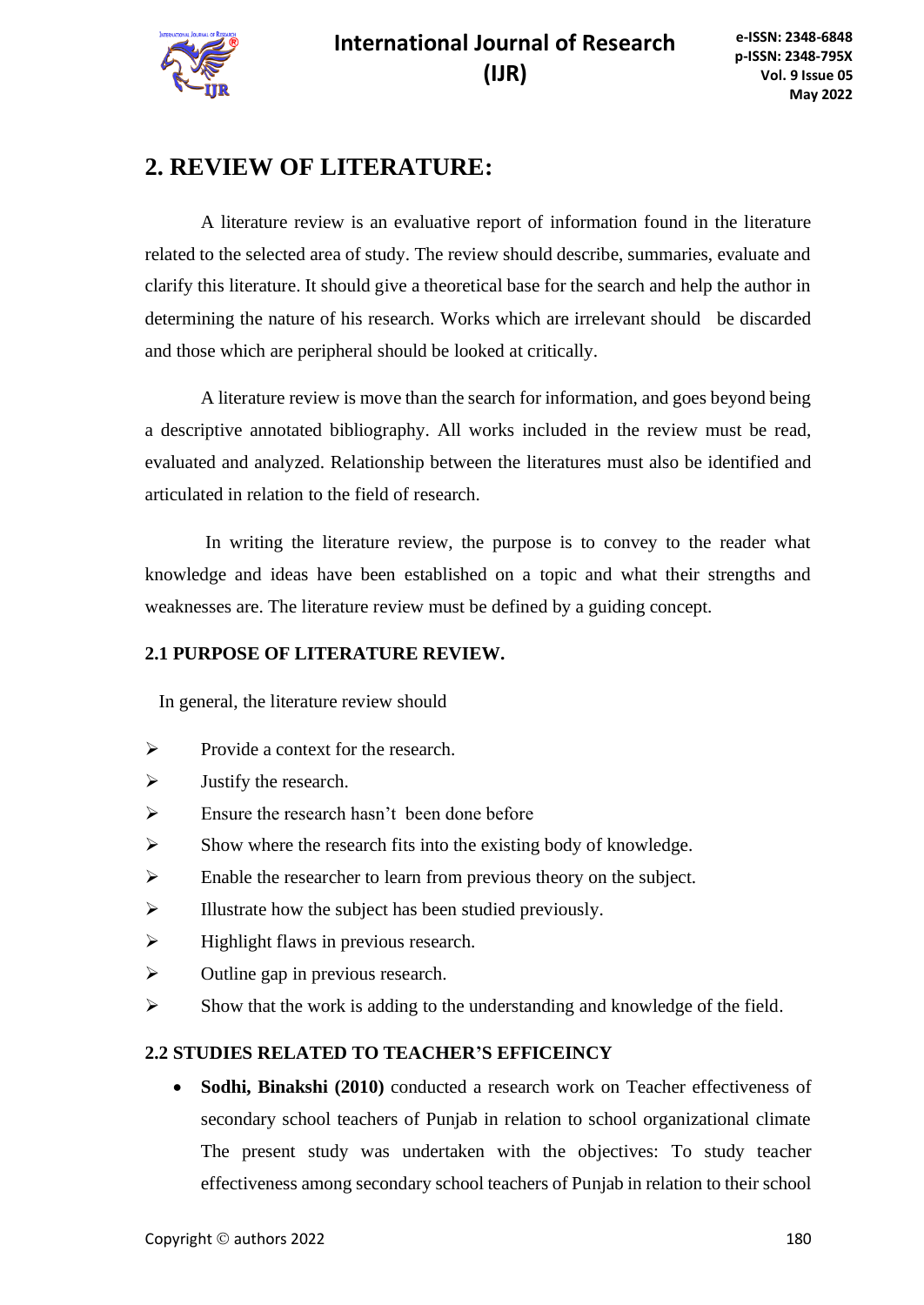

organizational climate, gender, location, teaching experience and stream (science, social science and languages). A sample of 75 senior secondary schools (45 rural and 30 urban) were selected. Further all the teachers' newline (totally 450) working in these schools were administered research tools, namely school organizational climate, teacher effectiveness scale, teacher attitude inventory and job newline satisfaction scale. It was concluded that the secondary school teachers perceiving autonomous and familiar type of school newline organizational climate have exhibited significantly higher level of teacher effectiveness as compared to those perceiving school climate to be of closed type. There is no significant difference in teacher effectiveness of secondary school teachers across gender, location, stream and teaching experience groups.

**Riti (2012)** conducted a research work on a study of teacher effectiveness in relation to school organizational climate and administrative behaviour of school heads of Himachal Pradesh. In the process of education, teacher plays the biggest role. So, the teacher must be quite effective to accomplish the goal of education. The teacher effectiveness is likely to be influenced by many factors. School Organizational Climate and Administrative Behaviour of the school heads could be two of such factors. Therefore in the present study the teacher effectiveness is studied in relation these two factors. 60 Government Schools from three districts viz. Solan, Una and Bilaspur from Himachal Pradesh state were taken up for the study. A sample of 350 teachers at secondary level and all the 60 school heads was drawn from these schools. Three tools were used; (i) Teacher Effectiveness scale by UmmeKulsum (2000). (ii) School Organizational Climate Description Questionnaire by M.L. Sharma (1978). (iii) Administrative Behaviour Scale by HaseenTaz (1998). The results of the study showed that (i) Different types of school organizational climate existed in different schools. Controlled type of school organizational climate was the most prevalent in the schools. (ii) Teacher effectiveness of teacher teaching in urban schools was found to be significantly higher than that of teachers teaching in rural schools. (iii) No significant difference was found in the teacher effectiveness between male and female teachers. (iv) The teacher effectiveness significantly differed in schools with different types of school organizational climate. The mean teacher effectiveness score was highest in case of open school organizational climate. (v) There was a significant difference in the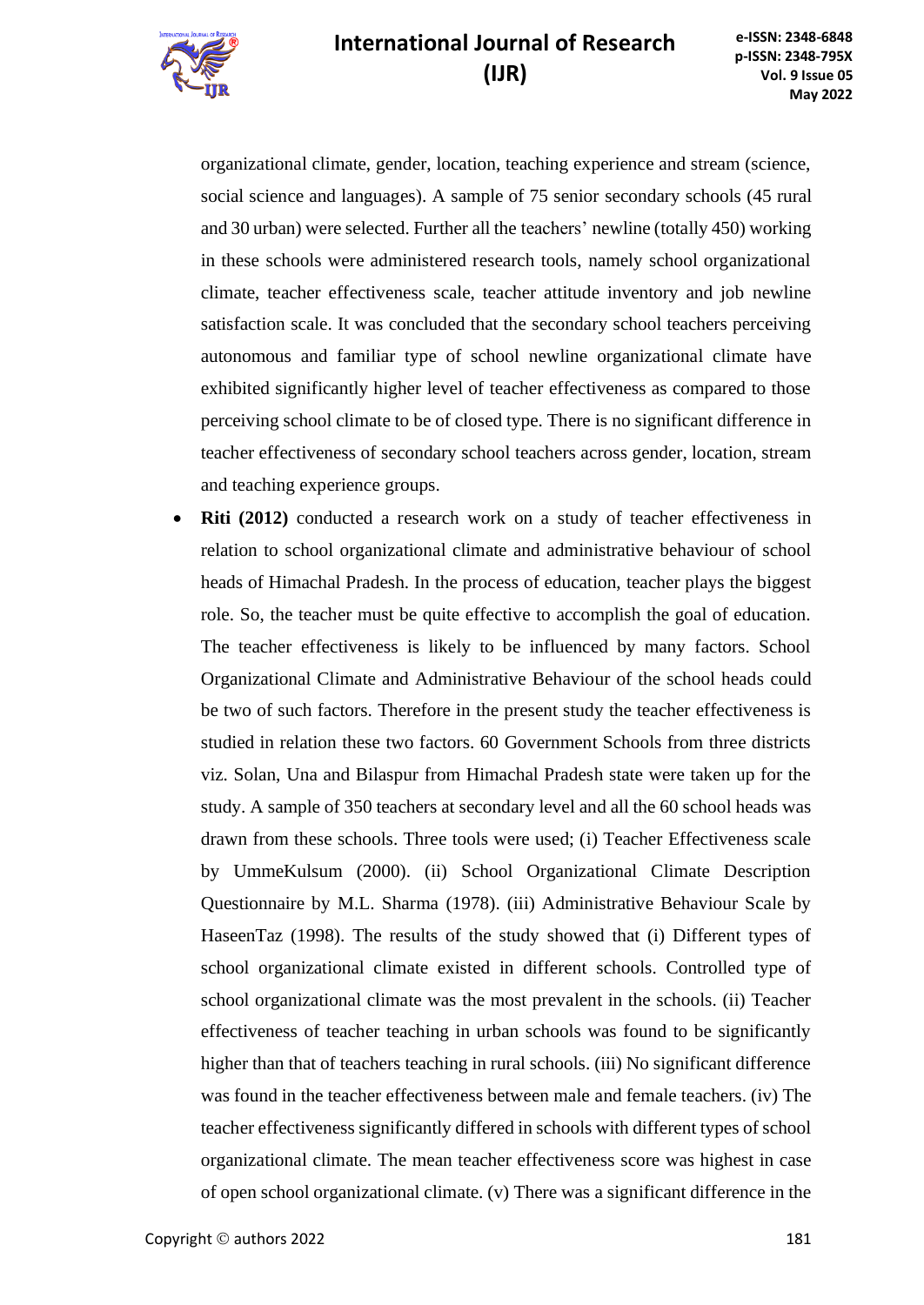

administrative behaviour of school heads across different school organizational climate. (vi) Administrative Behaviour had a significant and positive effect on the teacher effectiveness.

- **Aina Jacob Kola, Olanipekun Shola Sunday and GarubaIsmaila Ayinde (2015)** conducted a research work on Teachers Effectiveness and its Influence on Students' Learning. The research abstract published on Advances in Social Sciences Research Journal Vol.2, No.4. The main thrust of this review is the perceived central position of professional focus to the effectiveness of any category of teacher in Nigeria According to literature, indicators like) instructional delivery students' assessment, learning environment, teachers' personal)quality, motivation, and subject content knowledge among others were used to measure teachers' effectiveness. Distraction, professional development, interpersonal relationship and punctuality were seen as essential components of professional focus that determines teachers' effectiveness. Recommendations suggested were based upon these components of professional focus.
- **Danielle Simmons Banister (2015)** conducted a research work on A Correlational Study of Teacher Effectiveness: Evaluation Instrument and Value-Added Model. This correlational study was conducted to determine the relationship between two measures of teacher effectiveness in a southeastern state in the United States. The state utilizes a teacher evaluation instrument that rates teachers based on principal observations on five standards. Additionally, a sixth standard is populated with data from a value added model that measures a teacher's impact on student learning based on student achievement on standardized tests. This study aimed to compare methods used to assess quality teaching. As the teacher has the greatest impact on student achievement, educational agencies and districts have focused efforts on improving teacher performance. However, there currently is not a single instrument that stakeholders agree would quickly and accurately assess teacher effectiveness, necessitating the investigation of evaluation systems and processes for identifying effective teaching. Research was collected in a large, urban school district in the state to determine the relationship between the two measures within the context of a single school district. The value-added data and the state teacher evaluation instrument data were analyzed among the teachers of tested subjects in Grades 4-12 in the school district to determine if there was a correlation between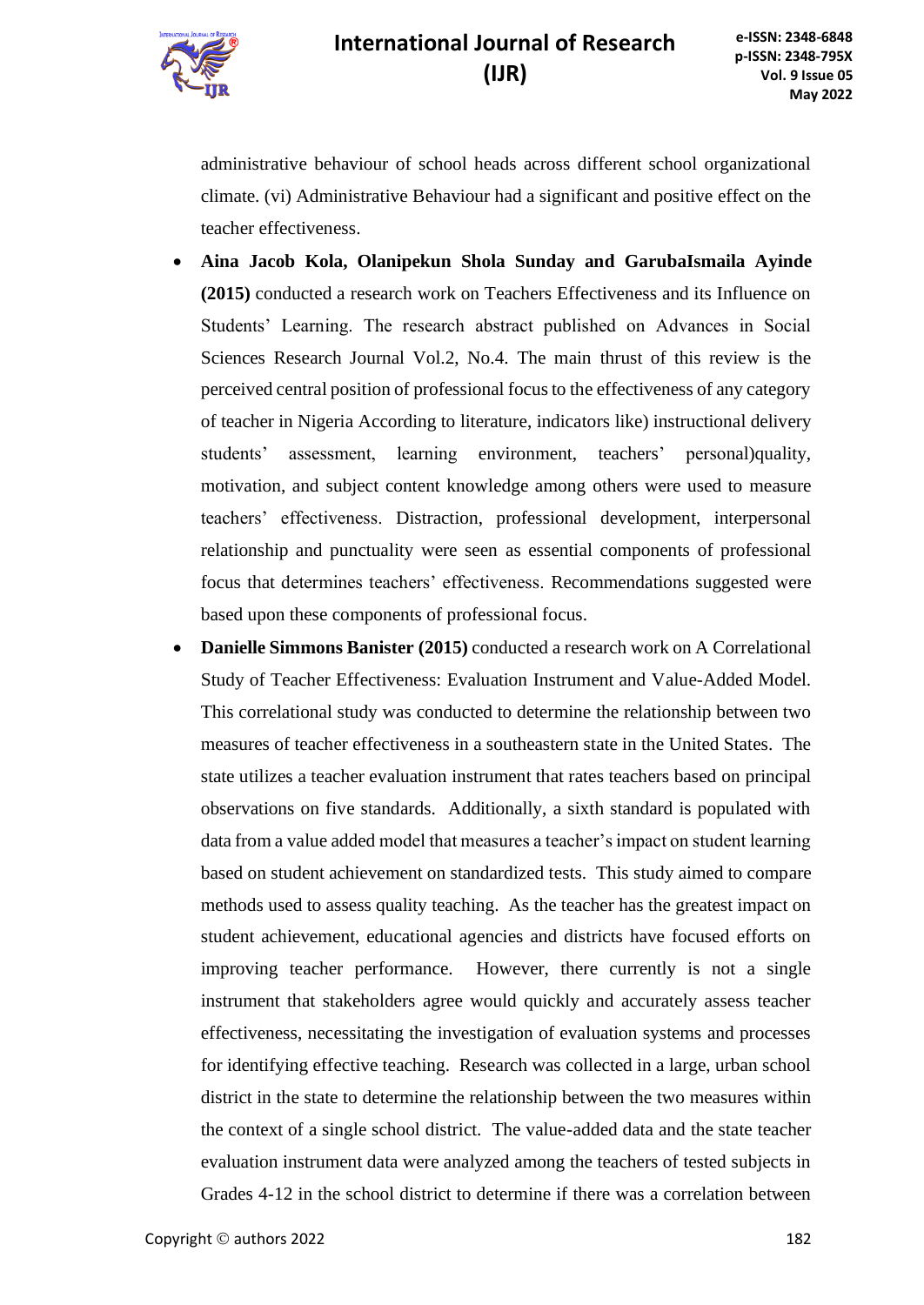

the ratings provided by each of the measures. Spearman's rank-order coefficient was used to analyze the relationship between scores. The results demonstrated were negligible to weak correlations between the teacher evaluation instrument standards and EVAAS scores. Limitations, recommendations, and implications for future research were included with the findings.

• **Umasankar Dash &Pranab Barman (2016)** conducted a research work on Teaching Effectiveness of Secondary School Teachers in the District of PurbaMedinipur, West Bengal. The research abstract published on IOSR Journal Of Humanities And Social Science (IOSR-JHSS) Volume 21, Issue 7, Ver. VI1 (July. 2016) PP 50-63. -Effective Teaching is an art and no easy endeavour. Generally Teaching is delivered by a teacher to enhance the amount of learning of a learner. To make learning more meaningful, understandable and fruitful to a learner, effectiveness of teaching delivered by a teacher is very essential condition. Through the present study an attempt has been made by the investigators to study the level of Teaching Effectiveness of Secondary School Teachers in the district of PurbaMedinipur, West Bengal. The investigators have used Descriptive Survey method for the present study. In this study, Teaching Effectiveness of Teachers has been evaluated by their concerned students. The sample consists of 100 Teachers who were working in different Secondary Schools in the district of PurbaMedinipur. The Stratified random sampling technique has been used for the selection of sample. The investigators have developed a Scale by themselves to measure the level of Teaching Effectiveness of Teachers on the basis of Likert's five point scale i.e. Strongly Agree, Agree, Neutral, Disagree and Strongly Disagree. For the analysis of data Mean, S.D., t-Test, ANOVA and Graph have been used by the investigators in the present study. The results of the study explore that the Overall level of Teaching Effectiveness of Secondary School Teachers is good in the district of PurbaMedinipur. It is also revealed that though there is no significant difference among the Secondary School Teachers regarding their level of Teaching Effectiveness on the basis of Gender, Stream, Training Status and Qualification, but it is found that there is significant difference among the Secondary School Teachers regarding their level of Teaching Effectiveness on the basis of School Location.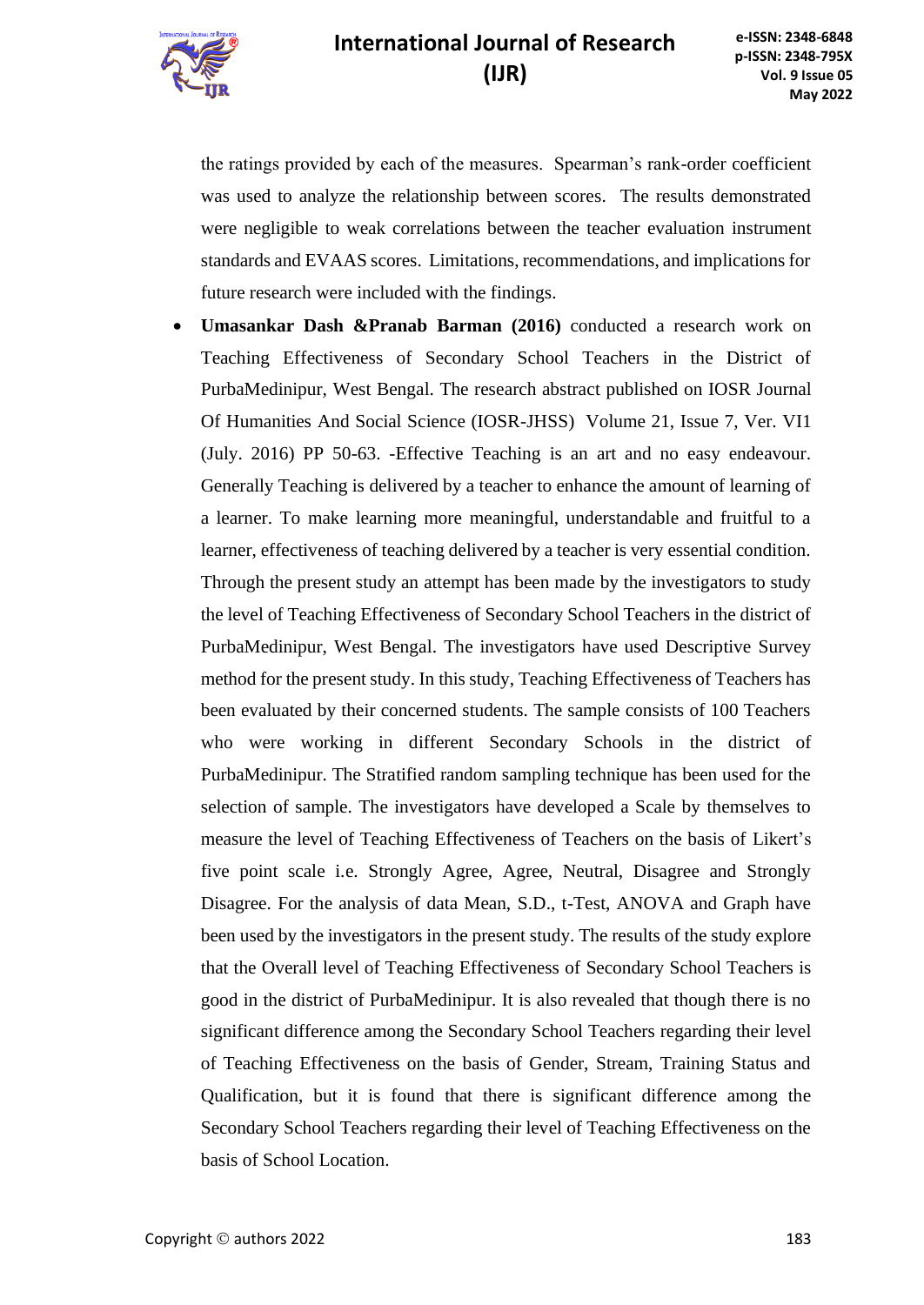

- **Titus M. Owoh (2016)** conducted a research work on Teacher Effectiveness as Correlate of Students' Cognitive Achievement at Upper Basic Education in Basic Technology. The research abstract published on Journal of Education and Practice, Vol.7, No.29, ISSN 2222-1735. This study sought to find out the relationship between students perception of their teacher effectiveness and academic achievement in Basic Technology. Teacher's personality, teaching techniques/classroom management strategy and appearance, all integrate to make for teacher effectiveness. To carry out this research, two research questions and one null hypothesis guided the study. The design of the study is a correlational survey. The population for the study comprised the entire 823 two Upper Basic (UB) students of Basic Technology in Upper Basic schools in Udi LGA. While 442 (53.7%) students constituted the sample. Means, Pearson's product moment correlation statistics were used in analyzing the data, which were generated at two levels. Level one was the mean perception score and the second level was the student achievement score. Based on the analysis the following findings were made. There is a low mean perception of students of Basic Technology on their teacher effectiveness. There is positive relationship between their mean perception and their academic achievement. This relationship was found to be significant. Recommendations were made based on the findings among which is that teachers and their trainers should be further trained through workshops and seminars.
- **Genevieve Wanjala and Edwin Wanjala (2017)** conducted a research work on Level of Teachers' Efficiency in Work Performance in Public Secondary Schools in Wajir North District, Kenya. The research abstract published on International Journal of Scientific Research and Innovative Technology ISSN: 2313-3759 Vol. 4 No. 4; April 2017. The purpose of this research was to determine teachers' efficiency levels in work performance in public secondary schools, Wajir North District. We had three research objectives based on teachers' level of lesson preparation, utilization of teaching-learning time and classroom management strategies as monitoring tools for efficiency in the provision of education. The study employed descriptive survey research design in which questionnaires, classroom observation schedules, observation checklists and document analysis were used as instruments for data collection. The sample size was 283 comprising 3 head-teachers, 30 teachers both of whom were purposively sampled and 234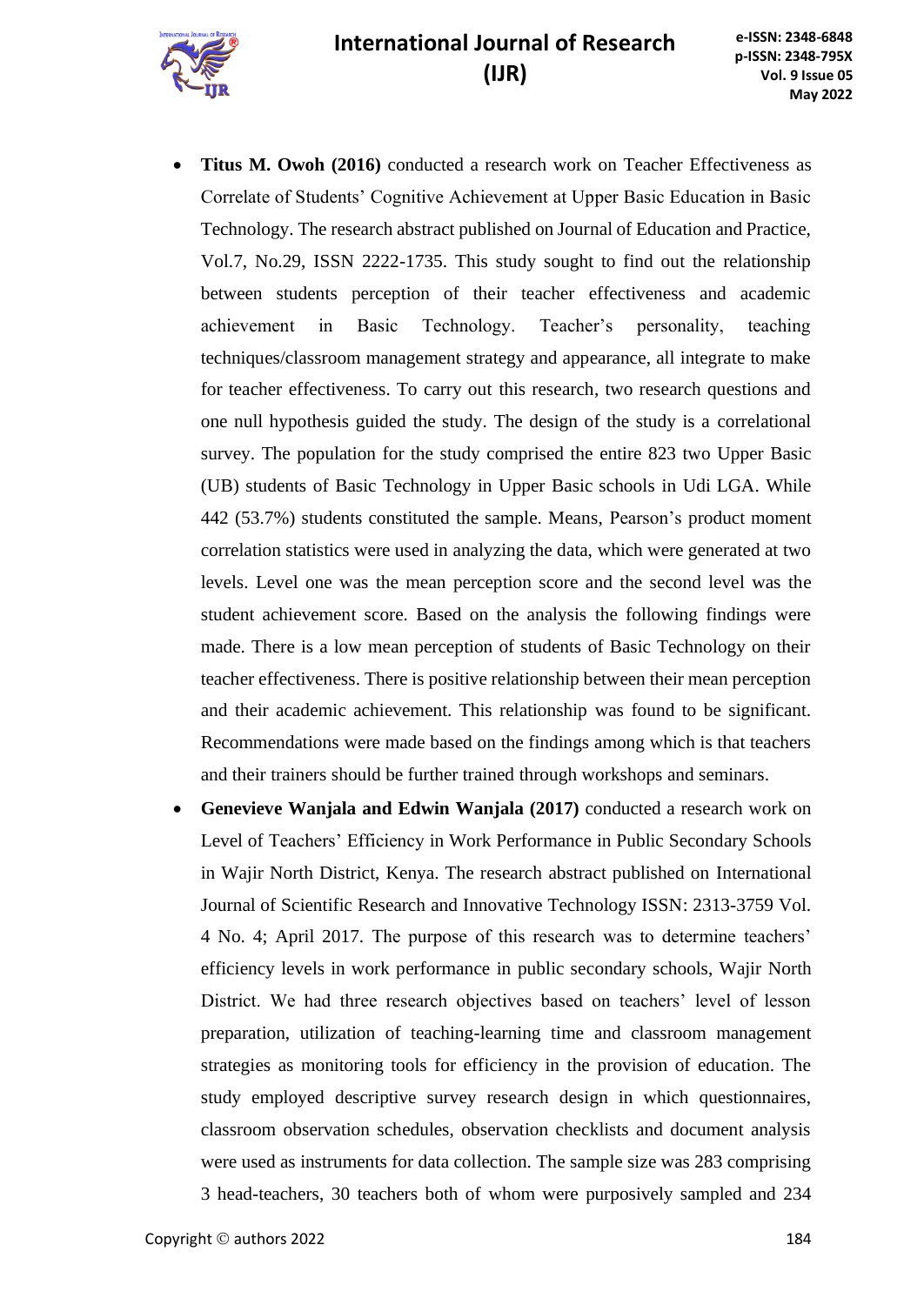

students who were randomly sampled. 16 classrooms were observed. Data collected were analyzed using appropriate descriptive statistical methods the research findings indicate that teachers mostly prepared for lessons but did not utilize teaching-learning time well. The study has also established that classroom management strategies used were inappropriate and recommends for the inclusion of in-service training programs in educational planning.

- **Rupnar, Santoshi Halder and Sen Malay Kumar (2017)** conducted a research work on Teacher Effectiveness and Related Characteristics: A Systematic Review. The research abstract published on The Online Journal of New Horizons in Education - January 2017 Volume 7, Issue 1. During last two decades, numerous researchers have been studying related characteristics of Teacher Effectiveness. In order to arrive at and identify the research gap on the area of the proposed study, a systematic review of related literature was conducted on 'Teacher Effectiveness and its related characteristics'. For systematic review, certain definite steps were followed to survey the related literature. First, in planning stage, 'Inclusion and Exclusion Criteria' were defined to identify the related literature systematically. Secondly, in the review stage, 'Summary of the Findings' were analyzed and discussed after recording the identified studies in a 'Systematic Review Table'. Thirdly, in the final stage, 'Research Gap' was identified in the field of present investigation. Only those studies which were published between the years of 1990 to 2015, were included. For searching the related literature, only the computer based online Internet searches were conducted through the Search Engines mentioned above (see Table 1). Only the studies which performed Survey type researches with large samples based on Person related and Categorical variables, were included and identified for systematic review. By searching with several permutations and combinations of the Key words through the Search Engines, related 244 studies were collected. With respect to the criteria 116 studies were excluded and finally 128 studies were selected and gathered in the pool of systematic table (see Table 2).
- **Bhat Raj Lakshmi (2017)** conducted a research work on A Study of Teaching Effectiveness of Prospective Teachers in Relation to Stream and Gender. The research abstract published on Amity International Journal of Teacher Education (AIJTE), Volume 3, No.1, April 2017. In the present investigation an attempt has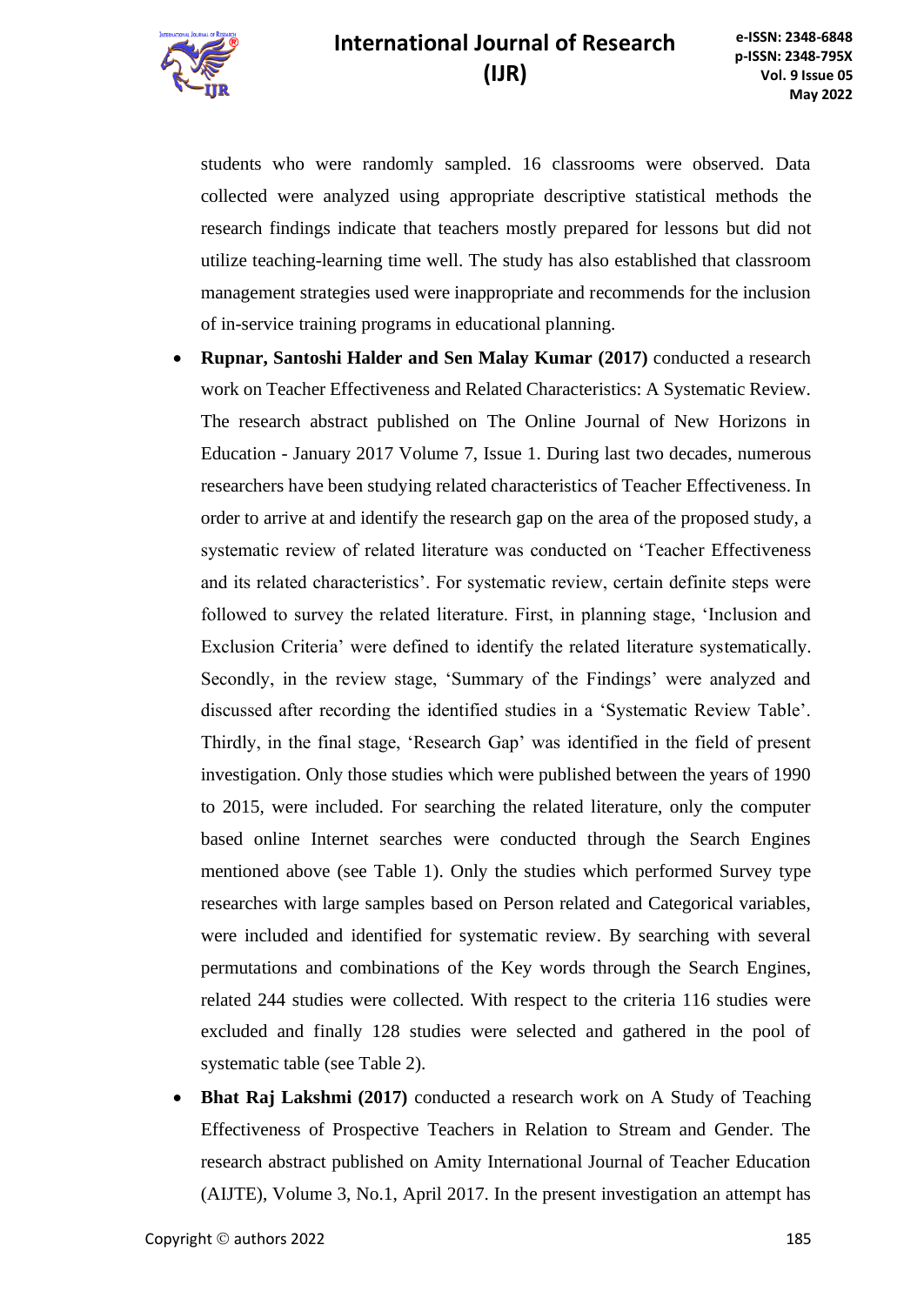been made to study the effect of Pre service teacher education on teaching effectiveness of Prospective teachers in relation to their gender and stream. The sample consisted of 200 Pupil teachers of central universities of Delhi. The teacher effectiveness scale developed and standardized by Ummekulsum was used The results show that the Impact of pre-service teacher education training on teaching effectiveness of the pupil-teachers was found to be significant at 0.01 level of confidence. There was no significant effect of gender on teaching effectiveness of the pupil-teachers. It was found that effect of stream on teaching effectiveness of pupil-teacher was significant.

• **JhaNeelima (2018)-**conducted a research work on Teacher Effectiveness in Relation to Professional Commitment and Job Satisfaction of Secondary School Teachers of Lucknow. It is generally agreed that the effectiveness of an educational program to a large extent is dependent on the effectiveness of teachers. A school may have excellent material resources – equipment, building, library and other facilities along with a curriculum appropriately adopted to suit the need of community, but if the teachers are indifferent to their responsibilities, the whole educational program is likely to be ineffective and wasted. The National Policy on Education (1986) has rightly remarked, 'No system of education can rise above the level of its teachers.' An effective teacher may be understood as one who helps in the development of appropriate knowledge, skills, desirable attitude, adequate personal and social adjustment, empathy and sensitivity towards fellow beings and sound value system of the learners. A teacher who is an effective facilitator in the balanced development of competencies related to Cognitive, Affective and Psychomotor domain. The teachers are responsible for the quality of the product coming out of schools and colleges. To shoulder this responsibility it is important that teachers remain committed to the profession, be lifelong learners and also derive satisfaction from their work so that they can become efficient and effective facilitators of learning. The present study is undertaken with a view to find out 'Teacher Effectiveness in Relation to Professional Commitment and Job Satisfaction of Secondary School Teachers of Lucknow.' The sample of the study consisted of Seven Hundred and Thirteen Secondary School Teachers of Lucknow city from Seventy (ICSE, CBSE and UP Board) schools. Out of which two hundred and sixty two male teachers and four hundred and fifty one female teachers were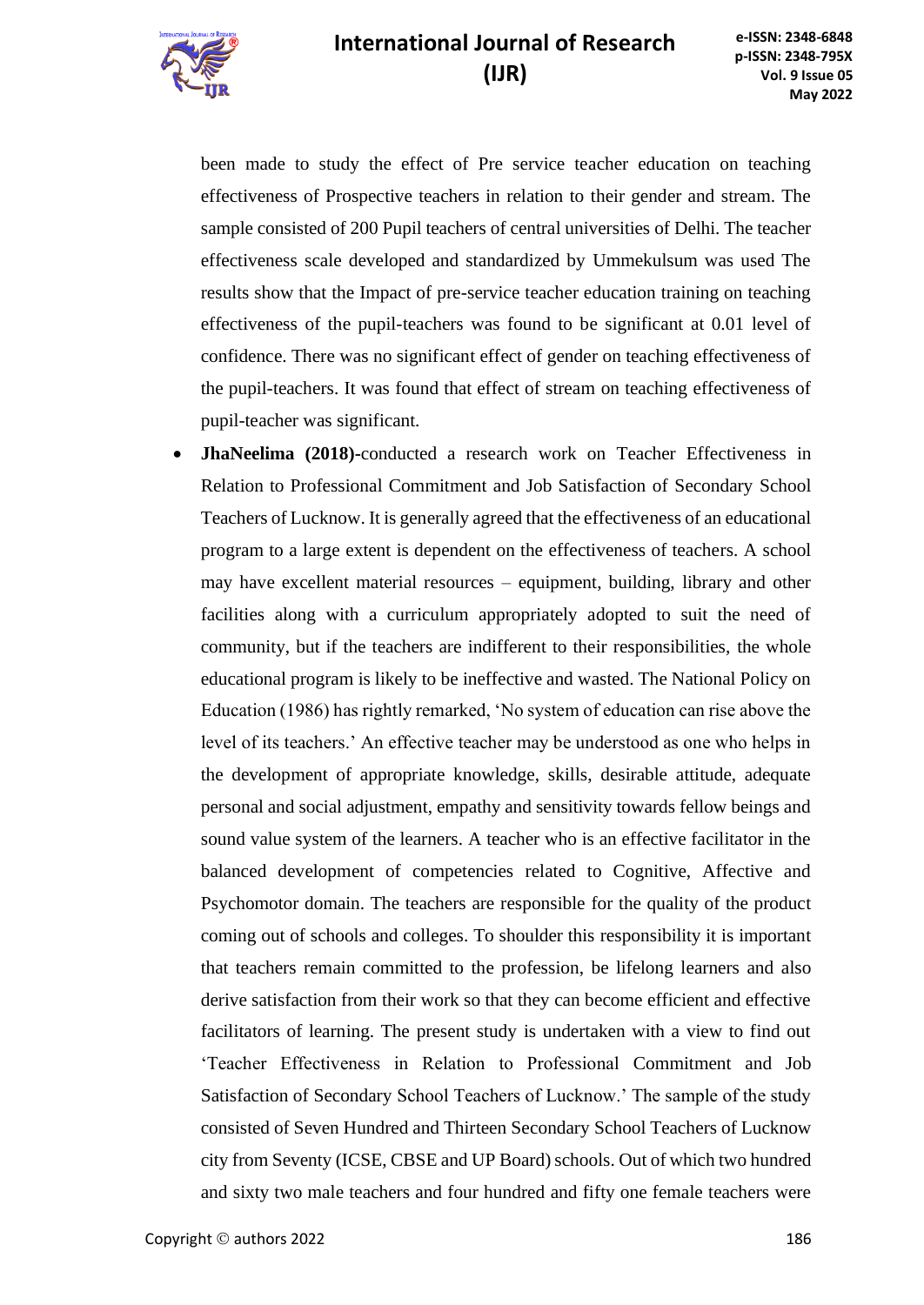

selected. Three standardized tools were used to collect the data – Teacher Effectiveness Scale by Pramod Kumar and D. N. Mutha, Professional Commitment Scale by Ravinder Kaur, Sarbjit Kaur Ranu and Sarvjeet Kaur Brar, and Job Satisfaction Scale by Meera Dixit. The analysis of the data revealed that there is positive and significant relationship between Teacher Effectiveness and Professional Commitment, between Professional Commitment and Job Satisfaction and between Teacher Effectiveness and Job Satisfaction. This shows that Teacher Effectiveness, Professional Commitment and Job Satisfaction are related to each other.

• **Radha Rani Roy and Ujjwal Kumar Halder (2018)** conducted a research a work on Teacher Effectiveness: A Self-Report Study on Secondary School teachers. The research abstract published on Research Gate, Volume 5, Issue 3, E ISSN 2348 – 1269, PrintIssn 2349-5138. The present study was conducted on 400 teachers of secondary schools in three selected districts in West Bengal. The teaching effectiveness was estimated by a self-rating scale, namely Jayaraman's Teacher Effectiveness Scale (JTES) developed by Jayaramanna. The secondary aim of this study was to explore the differences in teaching effectiveness of the secondary school teachers in terms of their gender, locality of the schools and their designation. In case of gender and locality of the schools, it was found that teachers are not different in their strategies of teaching aspect and social aspect of teaching effectiveness. But, in personal aspect, professional aspect, intellectual aspect of teaching effectiveness and after all in teaching effectiveness itself, the teachers differed significantly due to their gender and the locality of the schools. In case of the designation, teachers showed differences in all the aspects of teaching effectiveness and also in teaching effectiveness.

**Improving Quality and Efficiency of Education Dr. Radhika Kapur(2019) –** It is necessary for the principals, heads, educators and other members to pay adequate attention towards bringing about improvements in the quality and efficiency of education. With advancements taking place and with the advent of globalization and modernization, it is necessary to improve quality and efficiency of education. Improving quality and efficiency of education would enable the individuals to satisfactorily achieve academic goals and enhance the standing of educational institutions within the community. Furthermore, the educators will incur the feeling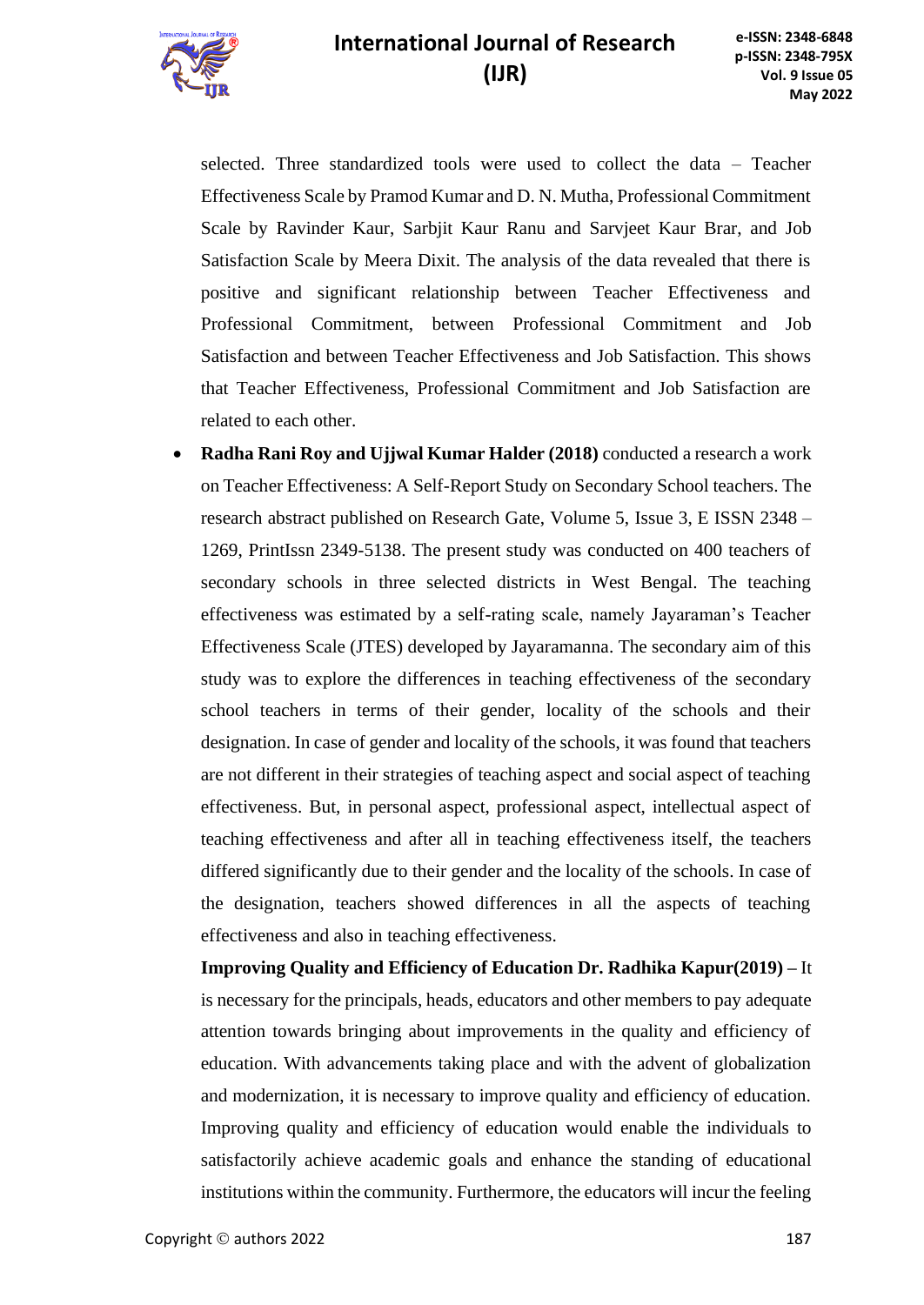of job satisfaction, develop motivation towards the implementation of their job duties and feel pleasurable within the working environment. Furthermore, students would also feel pleasurable and develop interest and enthusiasm towards enriching their academic performance. The main areas that have been taken into account in this research paper are, strategies implemented by teachers to improve quality and efficiency of education, additional ways to enhance quality and efficiency of the system of education, and improving quality and efficiency of education through effective administration.

- **Dr. Radhika Kapur (2019**) conducted a research work on Improving Quality and Efficiency of Education. It is necessary for the principals, heads, educators and other members to pay adequate attention towards bringing about improvements in the quality and efficiency of education. With advancements taking place and with the advent of globalization and modernization, it is necessary to improve quality and efficiency of education. Improving quality and efficiency of education would enable the individuals to satisfactorily achieve academic goals and enhance the standing of educational institutions within the community. Furthermore, the educators will incur the feeling of job satisfaction, develop motivation towards the implementation of their job duties and feel pleasurable within the working environment. Furthermore, students would also feel pleasurable and develop interest and enthusiasm towards enriching their academic performance. The main areas that have been taken into account in this research paper are, strategies implemented by teachers to improve quality and efficiency of education, additional ways to enhance quality and efficiency of the system of education, and improving quality and efficiency of education through effective administration.
- **Muhammad Akram (2019)** conducted a research work on Relationship between Students' Perceptions of Teacher Effectiveness and Student Achievement at Primary School Level. The research abstract published on Bulletin of Education and Research August 2019, Vol. 41, No. 2 pp. 93-108. The purpose of this study was to measure the relationship between teacher effectiveness score and student achievement at primary school level. Using the multistage sampling technique, 40 high schools (20 male and 20 female) were selected as strata. Later, all 2000 students of grade 9 of these 40 schools in District Okara were sampled. A School Teacher Effectiveness Questionnaire (STEQ) Developed and validated by Akram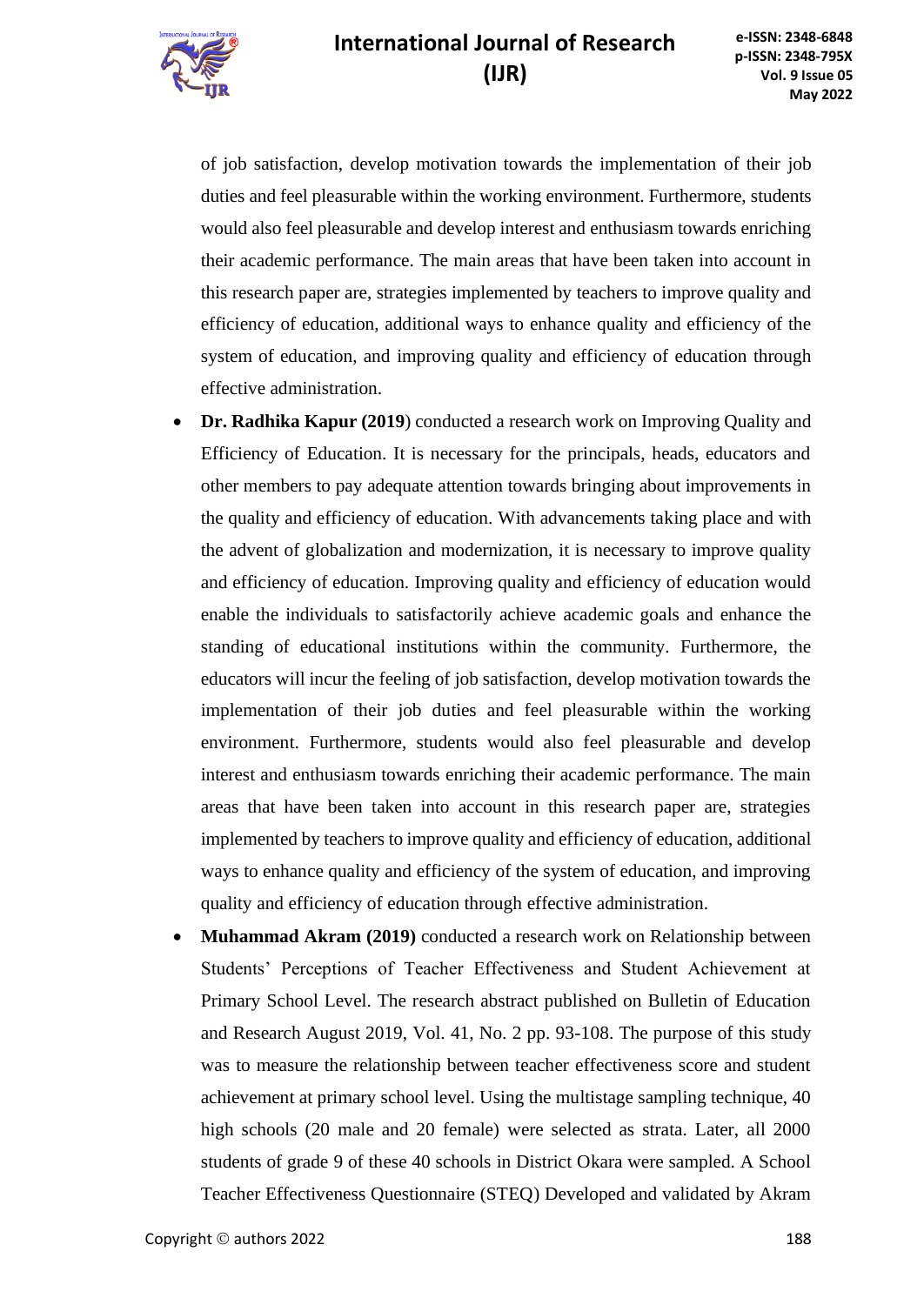

(2018) was adopted for this study to measure teacher effectiveness. The STEQ was found to be highly reliable ( $\alpha$ =.88). Student achievement scores in English and Mathematics of these students were also collected from respective schools. Pearson correlation was used to measure the relationship between teacher effectiveness and student achievement. The study found moderate positive significant relationship between teacher effectiveness score and student achievement. Learning environment demonstrated highest relationship with student achievement in English and Mathematics, followed by effective communication. Multiple regression analysis revealed that 32 percent of variance in student achievement in English and 12 percent of variance in student achievement in Mathematics was explained by teacher effectiveness scores. Further, male and female students did not significantly differ on their perceptions of their teachers' effectiveness. The study provides evidence of validity and reliability of STEQ leading the idea that primary school students can validly measure teacher effectiveness scores. Limitation includes private tuition that can contribute to student achievement. The study implied that student ratings can be used as a supplement data source of measuring teacher quality.

### **2.3 AN OVERVIEW:**

The review of related literature presented an overview of studies related to Work Environment and teaching effectiveness. A close perusal of the review of studies revealed that work environment has been studied in relation to environments, personality performance, Job Satisfaction, Employees' Performance, etc. Teaching effectiveness has been studies in relation with Organizational climate, Administrative behaviour, Student's learning, Evaluation instrument, Professional commitment, Student's achievement etc. The review of literature suggested that variables i.e Work Environment and Teaching Effectiveness have been studied either independently or in combination with other variables or in terms of their interaction with various other factors. It has been found that, studies related to Influence of Work Environment on teaching effectiveness of the students has not been undertaken so far. So, this study will help to open the door to a new and different venue for the study Work Environment and Teaching Effectiveness. The study conducted by the investigator was a sincere attempt to understand the influence of Work Environment on teaching effectiveness of the student.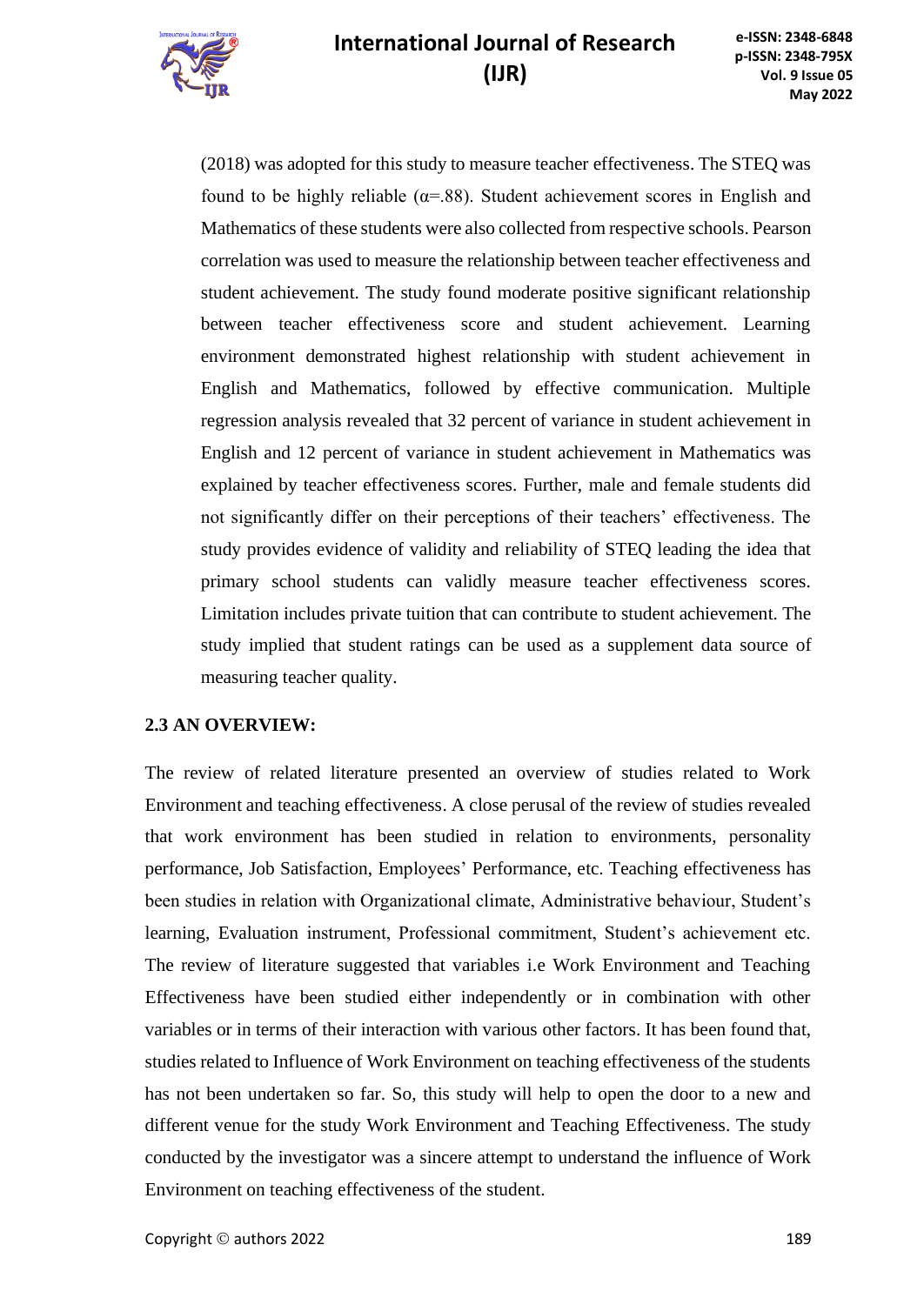

### **3. METHODOLOGY:**

Research Methodology is a way to systematically solve the research problem. It may be understood as a science of studying how research is done scientifically. This chapter presents the description of research methods used in this study. This chapter provides information about the area of study , research approaches, research design, targeted population, sample size and sampling procedure, sampling techniques, types of data, data collection methods and instruments , data analysis procedure, with this the ethical issues, privacy confidentiality and consideration also presented in this chapter

#### **3.1 RESEARCH DESIGN:**

A research design is the arrangement of conditions for collection and analysis of data in a manner that aims to combine relevance to the research purpose with economy in procedure. The research design is the conceptual structure within which research is conducted. It constitutes the blue print for the collection, measurement and analysis of data. Suitable research design chosen for this study was descriptive research design. Descriptions can be concrete or obstruct. Descriptive research includes surveys and factfinding enquiries of different kinds. The major purpose of descriptive research is description of the state of affairs as it exists at present. In social science and business research, we quite often use the terms Ex-post facto research for descriptive research studies. The main characteristic of this method is that the researcher has control over the variables, he can only report what has happened or what is happening. The methods of research utilized in descriptive research are survey methods of all kinds, including comparative and correlation methods.

#### **3.2 POPULATION:**

Population or universe means, the entire mass of observation which is the present group from which a sample is to be formed. The sample observation provides only an estimate of population characteristics. The term "population or universe" conveys a different meaning than a traditional one but in research methodology population means the characteristics of specific group.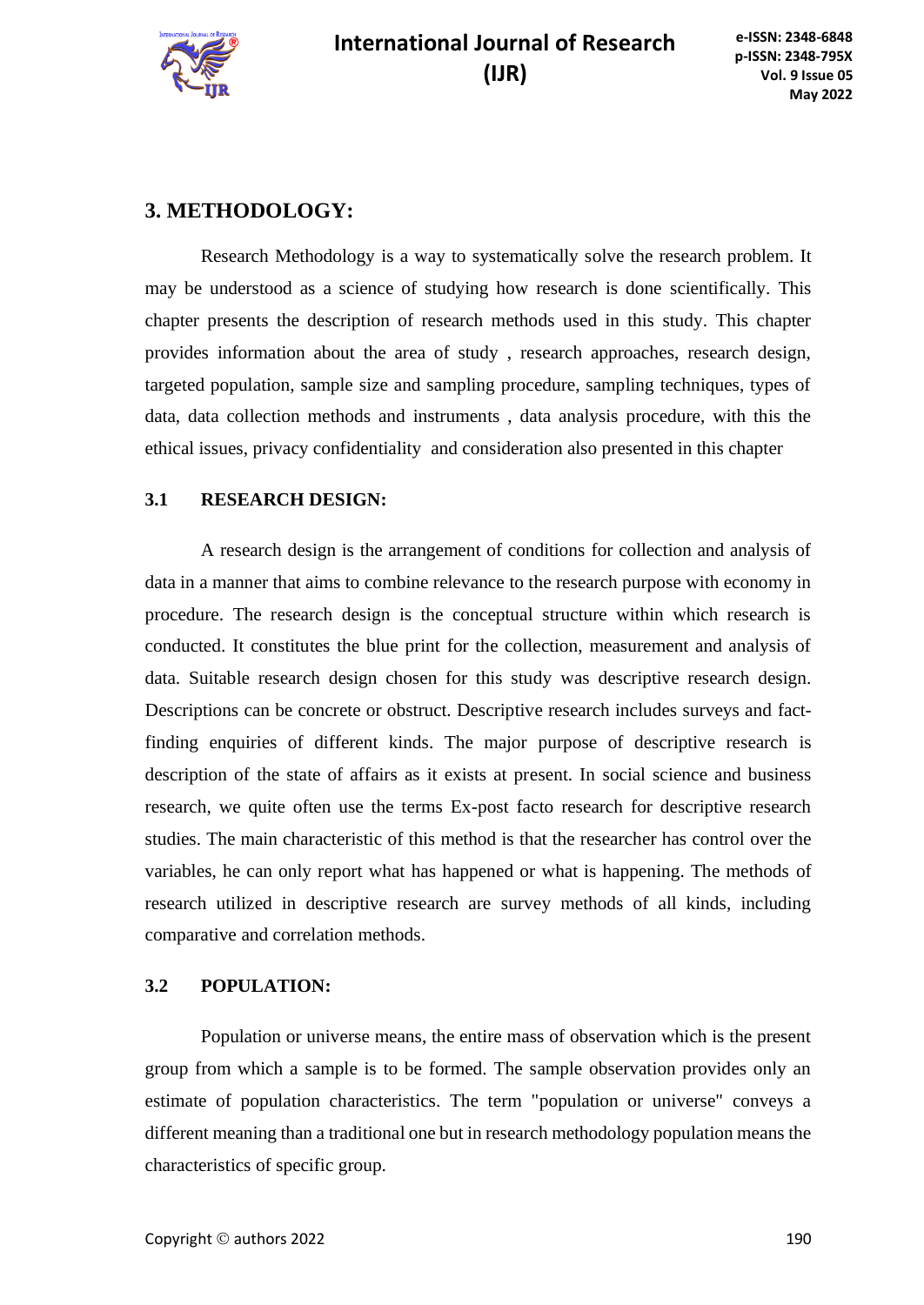

In this study, all the Primary School teachers from Government and Private schools of Kathua district of Jammu formed the population of the study.

### **3.3 SAMPLING:**

Sampling is the most important aspect of any necessary study. It is impossible for any researcher to collect data about the whole population. So he has to select the small portion, which is the true representative of the whole population.

The idea of sampling is quite old, though the theory of sampling has developed in recent years. The main object of sampling technique is to draw conclusions about the whole by examining only a part of it.

*"A sampling as the name implies, is a smaller representation of a larger whole." -***Good &Hatt.**

*"A statistical sample is a miniature picture of cross-section of the entire group or aggregate from which the sample is taken. The entire group from which a sample is chosen is known as the population*." **-P.V. Young.**

### **(a) SAMPLE SIZE:**

 It is not possible to deal with the whole population in the studied area, therefore a portion of the population selected to participate is important. The sample represents the actual characteristics of the whole population involved in the study. It has been reported that if a small representative sample is drawn from the entire population. The parameters are represented and estimated by the sample statistics. In this present study, the investigator selected a sample of 120 teachers in which 60 males and 60 females were included from 20 different primary schools of Kathua District of Jammu.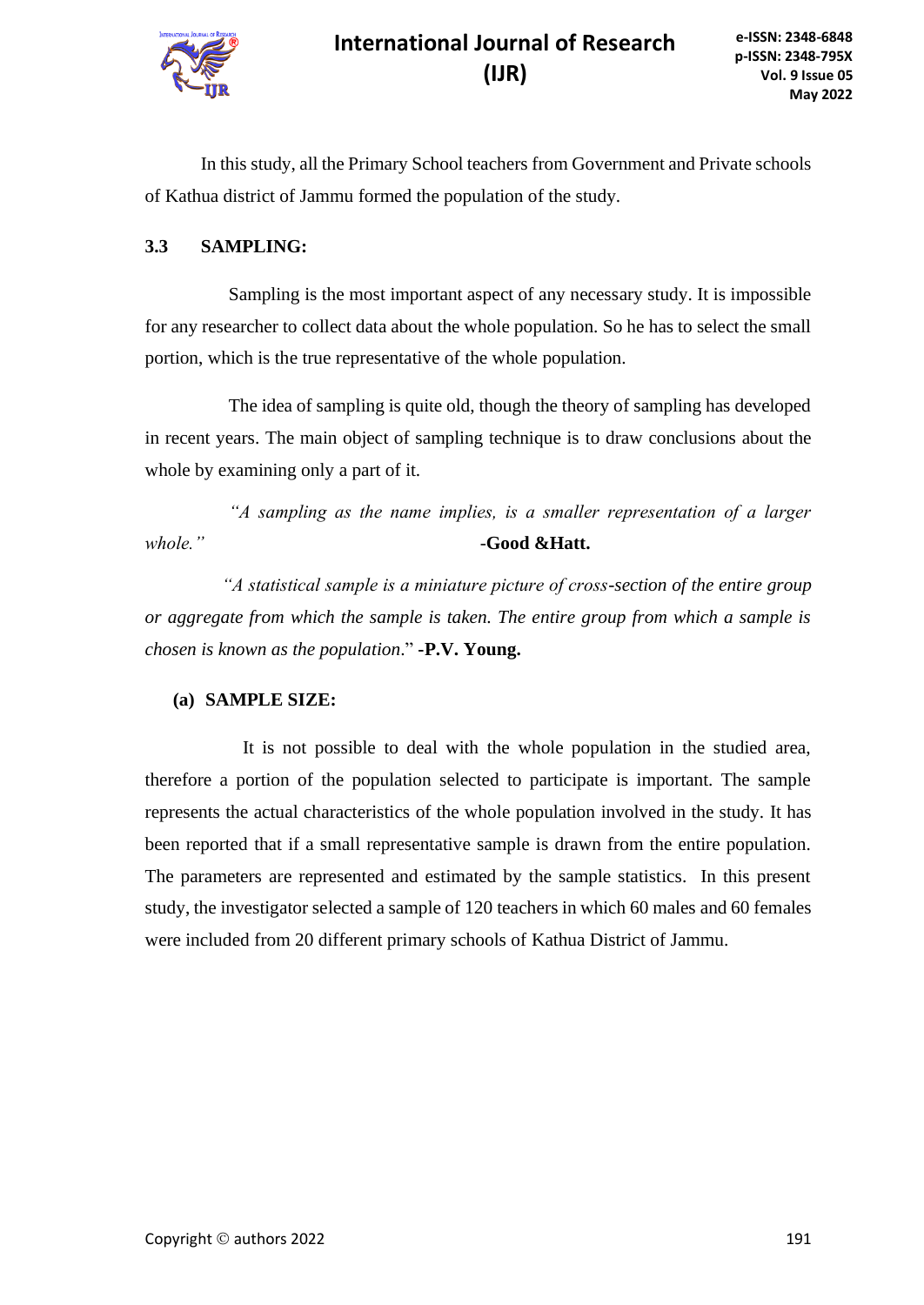

#### **(b) SAMPLING PROCEDURES AND TECHNIQUES**

Sampling is the process of selecting study unit. The resulting group of respondents is a sample-sampling is the procedure used to select sample, place or thing to study in the target area. It is the process of selecting a sub group from a large population with elements necessary for study. There are two common sampling procedures named probability sampling and non-probability sampling. The probability sampling occurs when there is possibility of selecting each elements as a sample. The non-probability sampling refers to the case where the probability of including each element of population in a sample is unknown. In this study simple random sampling was used to choose the study sample.

#### **3.4 TOOLS USED:**

The following tools were used for the study:

**3.4.1 Teacher effectiveness scale developed by Pramod Kumar and D.N. Mutha-** Initially, the Teacher Effectiveness Scale consisted of 69 items solicited on the basis of previous studies. These items belonged to the following teaching behaviour categories (i) Information source, (ii) Motivator, (iii) Disciplinarian, (iv) Advisor and guide, (v) Relationship with pupils., fellow—teachers, principals and parents, (vi) Teaching skill, (vii) cocurricular activities, (viii) Professional knowledge, (ix) General appearance and habits in relation to class-room, (x) Class-room management, and (xi) Personality characteristics.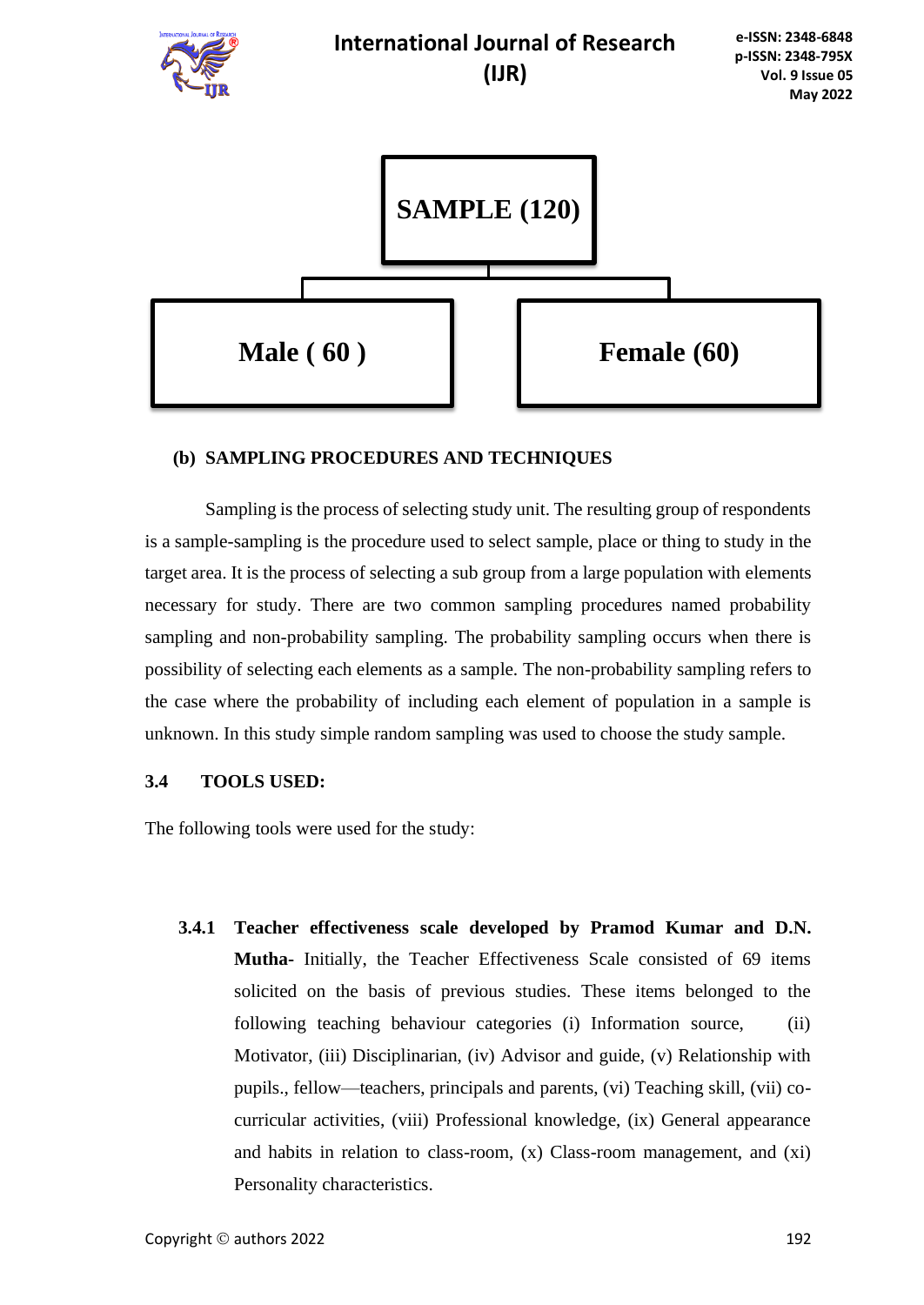

**Justification of using Teacher Effectiveness Scale-**As possibly we could see teaching effectiveness as an element within the wider notion of teacher efficiency, so research used Teacher Effectiveness scale to fulfill her research objectives.

#### **Scoring Procedure:**

All the 69 items of the scale are positively worded. Items are given a score of 5, 4, 3, 2, and 1 for strongly agree, agree, undecided, disagree and strongly disagree respectively. The sum of these values gives the teacher-effectiveness score for the subject. The total score varies from 69 to 345, showing least teacher-effectiveness to highest teacher effectiveness.

**Reliability:** The split-half reliability (correlating the odd/even items) for the scale, applying the Spearman-Brown formula is found to be .67 (N100) with an index of reliability of .82.

The test-retest reliability of the scale is also studied. It is found to be .75 ( $N=50$ ) with an index of reliability of.85. with two months interval time (Kumar &Mutha, 1974). The rvalues have been found to be significant at 0.01 level, showing the scale is highly reliable both in terms of its internal Consistency and stability of scores. Showing Split Half and Test-Retest Reliability

| <b>Reliability</b> | N   | r-value | <b>Index of Reliability</b> |
|--------------------|-----|---------|-----------------------------|
| Split-half         | 100 | 0.67    | 0.82                        |
| <b>Test-retest</b> | 60  | 0.75    | 0.86                        |

**Validity:** Only highly discriminating items are included in the scale. The upper 27% and lower 27% served as criterion groups (Garrett, 1961). Discriminating value of each item has been determined by calculating C .R. on the basis of the responses of upper and lower groups.

The face validity of the measures is fairly high. The content validity is ensured as the items for which there has been 100 per cent agreement amongst judges regarding their relevance to teacher effectiveness are included in the scale. Further, the scale has been validated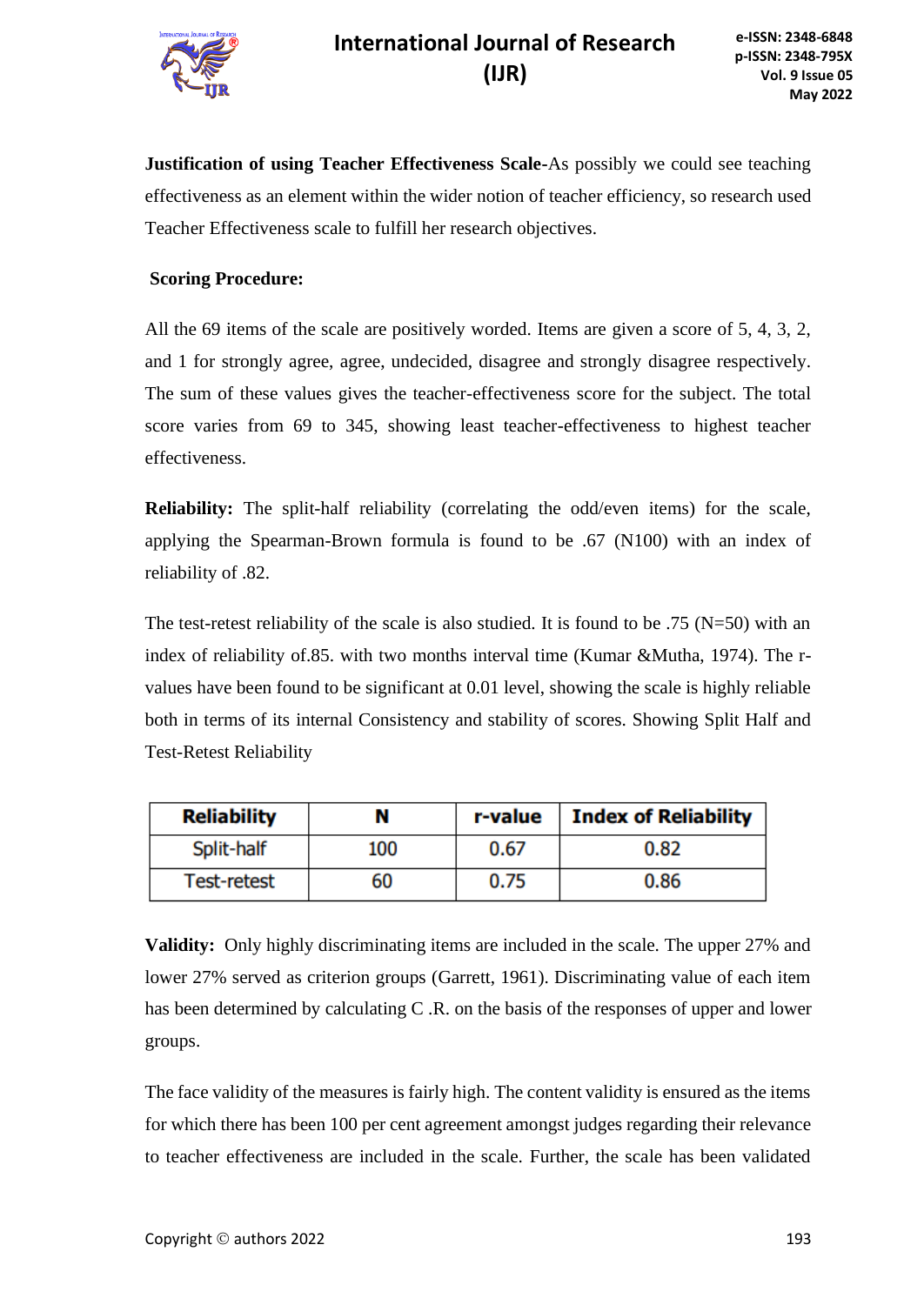

against principal's ratings. The correlation between principal's rating and self-rating is found to be .77 (N50), with an index of reliability of 0.87.

Showing Correlation between Principal's Rating and Self Rating

|    | r-value | <b>Index of Reliability</b> |
|----|---------|-----------------------------|
| 50 | 0.77    | 0.87                        |

Percentile Norms Separate percentile norms for the male and female teachers are given in the tabel. These are to be interpreted in the conventional manner.

| Percentile | Male (N=300) | Female $(N=100)$ | <b>Effectiveness</b><br>Categories |
|------------|--------------|------------------|------------------------------------|
| 90         | 326.91       | 329.91           | Most effective                     |
|            |              |                  |                                    |
| 80         | 313.21       | 315.81           |                                    |
| 75         | 311.81       | 312.91           | More effective                     |
| 70         | 307.71       | 310.63           |                                    |
| 60         | 299.91       | 302.72           | Average                            |
| 50         | 293.47       | 295.39           |                                    |
| 40         | 285.72       | 287.31           |                                    |
| 30         | 276.03       | 278.03           | Low effective                      |
| 25         | 271.80       | 273.81           |                                    |
|            |              |                  |                                    |
| 20         | 265.61       | 269.32           | Least effective                    |
| 10         | 250.00       | 254.01           |                                    |
| Median     | 293.47       | 295.39           |                                    |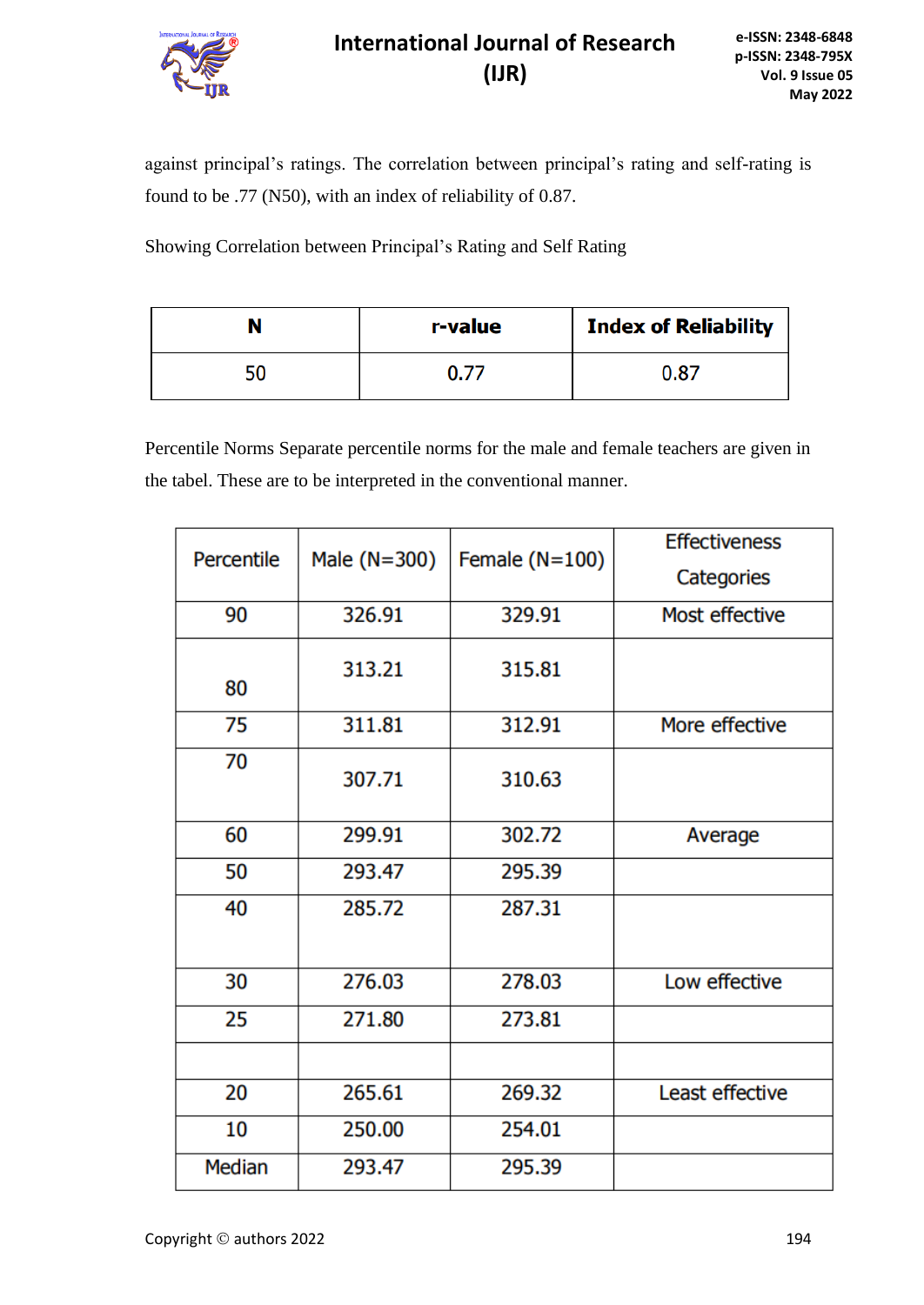

### **DATA COLLECTION METHODS AND INSTRUMENTS**

 No single method of data collection instrument can provide wither best data or reliability and validity of data collection tools. In this study questionnaire and documentary literature reviews were used for collecting data.

**3.4.2 Perceived Work Environment scale was developed by Dr. S. M. Khan -** This measure is designed to help researcher and practitioners in assessing the current state of given work environment.

The PWES provides measures of 11 empirically derived dimensions of perceived work environment, which are –

- 1. Effectiveness of Supervision / Management.
- 2. Working Condition.
- 3. Confidence in Management.
- 4. Monetary Gain.
- 5. Sociability & Cooperation with Employees.
- 6. Opportunity for Growth & Development.
- 7. Sense of Belongingness with the Organization.
- 8. Citizenship Behavior & Recognition at Work.
- 9. Working Relation.
- 10. Employees Benefit Programmes.
- 11. Job Stress.

In this scale there are 46 items distributed in the 11 dimensions having 38 positive and 08 negative items. This is a five point Likert scale each items have five alternatives Strongly Agree, Agree, Undecided, Disagree, Strongly Disagree.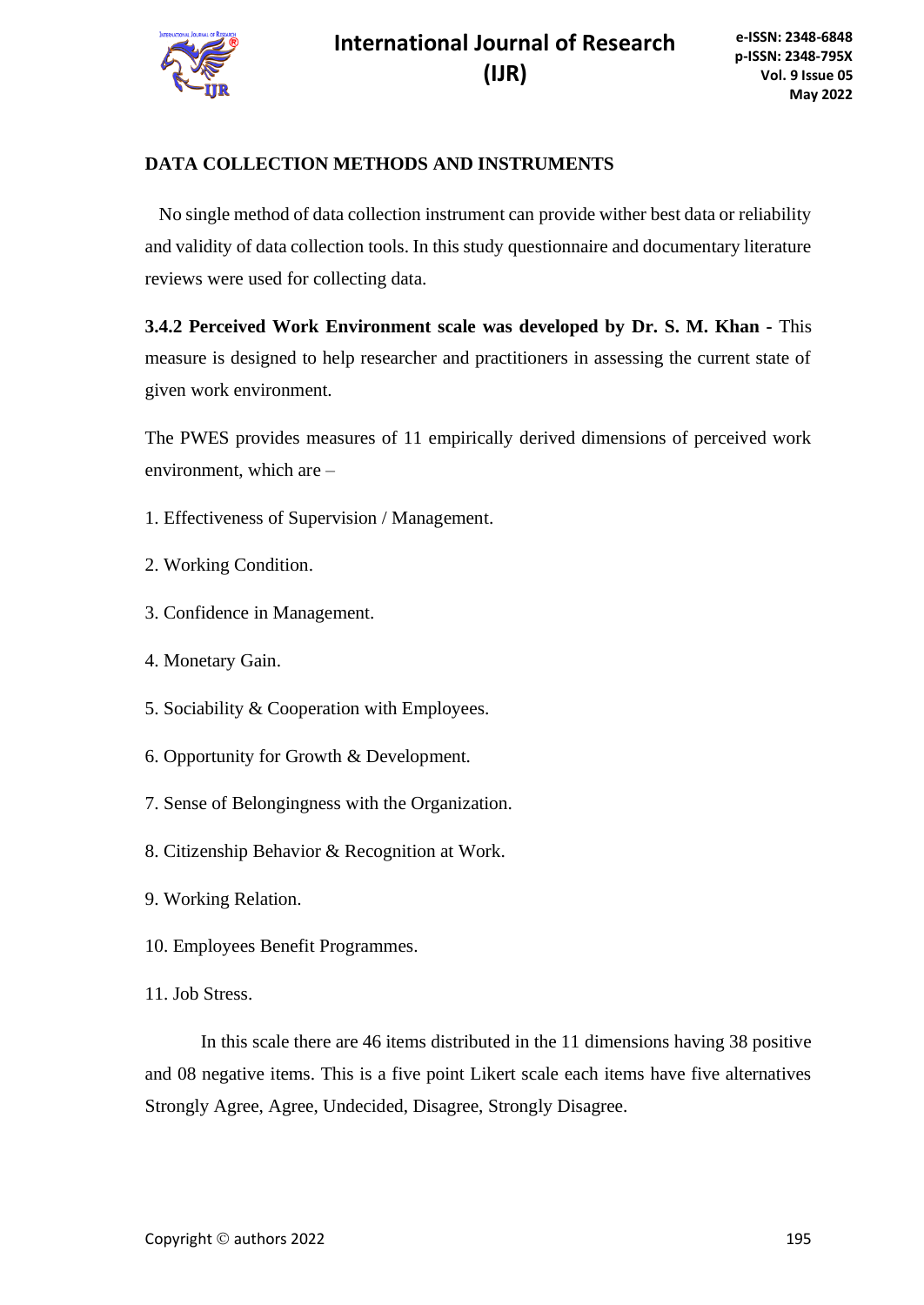

| S.N. | Type of Items   | Strongly | Agree                   | Undecided | Disagree                | Strongly |
|------|-----------------|----------|-------------------------|-----------|-------------------------|----------|
|      |                 | Agree    |                         |           |                         | Disagree |
|      |                 |          |                         |           |                         |          |
|      | <b>Positive</b> | 5        | $\overline{\mathbf{4}}$ | 3         | $\overline{2}$          |          |
|      |                 |          |                         |           |                         |          |
|      |                 |          |                         |           |                         |          |
|      |                 |          |                         |           |                         |          |
| ii   | <b>Negative</b> | 1        | $\overline{2}$          | 3         | $\overline{\mathbf{4}}$ | 5        |
|      |                 |          |                         |           |                         |          |
|      |                 |          |                         |           |                         |          |
|      |                 |          |                         |           |                         |          |

The test sheets were scored as per scoring system given in scoring system 2. To make scoring easy

Indicate Negative Items.

The range of score on the scale is 46-230.

**Reliability:** one of the most commonly used reliability coefficient i.e. Cronbach's Alpha was calculated and was 0.93, significant at 0.001 level (Khan & Pandey 2002). The internal consistency of the scale is quite high and this givens a support that the scale is reliable. Inter- correlation among dimensions of the scale are given 11 dimension.

**Validity:** Content (Face and logical) validity of the English/ Hindi version of the scale wasby professional psychologists/ academic psychologists/ technical Instructors(numbering about 10 experts) of Psycho-Technical Directorate, RDSO(Ministry of Railways), Department of Psychology, University of Locknow and Zonal Training Centers of Indian Railways. Good Correspondence was found to exist between the scale results and the considered judgments of experienced observers in three the railway zones (CE\$ntral, Northern and Western) at a sample of 275 Driversa, validity was established by conducting nondirective interviews.

### **3.5 STATISTICAL TECHNIQUES:**

"Statistical is the mathematical technique or process of gathering describing, organizing, analyzing and interpreting numerical data sine, research Yield these quantitative data statistics is the basic tools of measurement and research".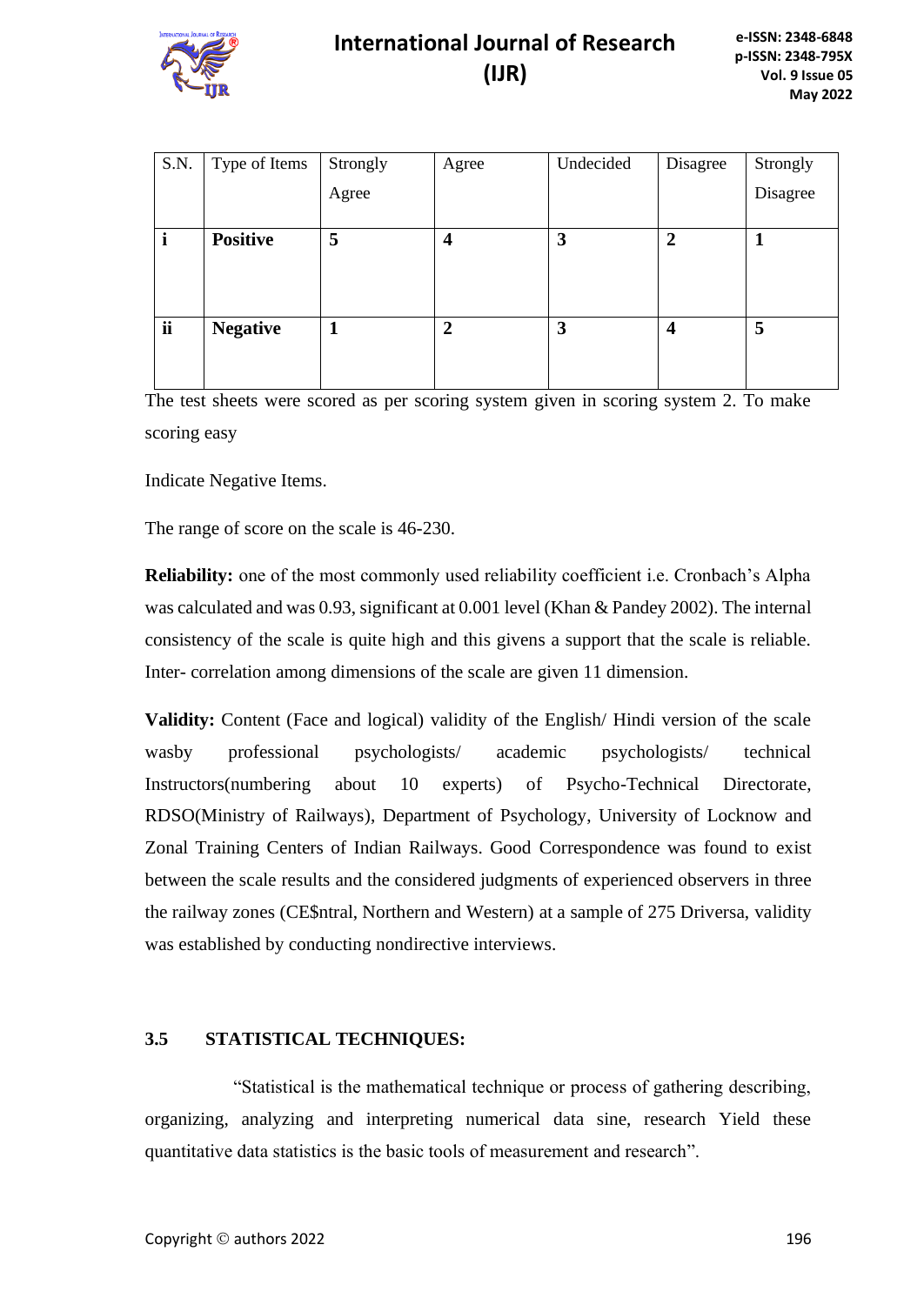

Statistical methods help in drawing inferences on the characteristics of the population on the basis of the sample. Statistics is thus an important tool in designing research, analyzing its data and drawing conclusions there from.

To analyze the interpret the test scores, the investigator has used following statistical techniques.

**1. Mean:** - mean is often referred to as average. It is the central value of a series which is representative and which may be used in place of the whole series. It divides a series into two groups. The deviation on both of the sides is equal and some.

$$
M = A + \frac{\sum fx}{N} \times Ci
$$

**Here:-**

- $M =$ Mean
- $\Sigma$  = Sum off
- $x =$  mid point
- $f =$  Frequency
- N= Total Number
- $CI =$  Class Interval

#### **2. Standard Deviation :-**

It is the square root of the mean of the squares of individual deviations from the mean in a series.

$$
S_D(\sigma) = \sqrt{\frac{\sum fx^2}{N} - \left[\frac{\sum fx}{N}\right]^2}
$$

Here:-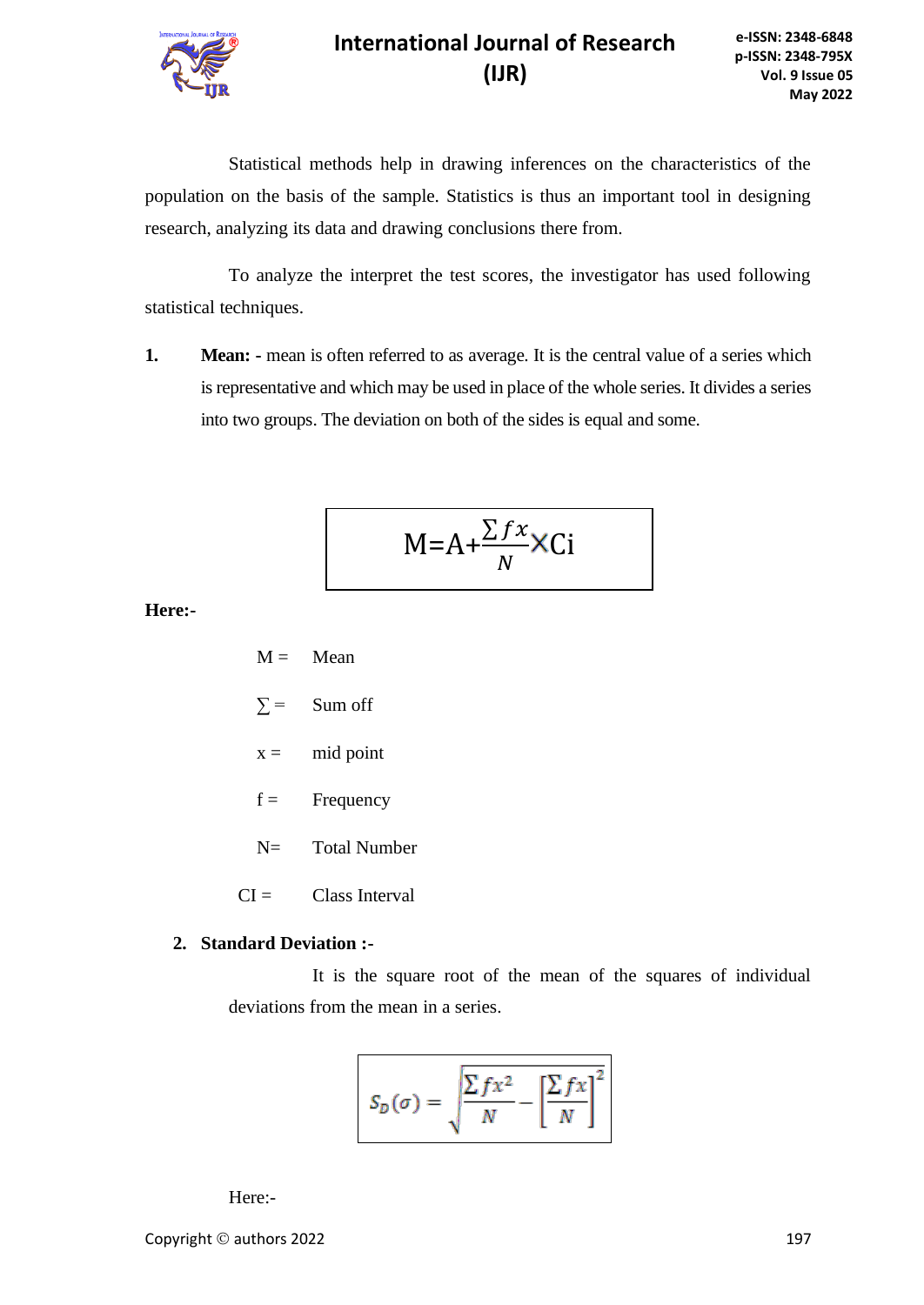

- $\sigma =$  Sign of standard deviation
- $\Sigma$  = Sum off
- CI= Class Interval
- $d =$  Deviation of mid point
- $f =$  Frequency
- N= Total Number

### **3. Standard Error Deviation :-**

$$
S_{ED} = \sqrt{\frac{\sigma_1^2}{N_1} + \frac{\sigma_2^2}{N_2}}
$$

Here :-

 $\sigma_l$  = SD of 1<sup>st</sup> group  $\sigma_l = \text{SD of } 2^{\text{nd}}$  group N<sub>1</sub>= Total of Sample one N<sub>2</sub> Total of Sample two

### **4. t-Test**

A test was applied to measure the significance of differentiation between the attitudes of different part of hypothesis."

$$
t = \frac{(M_1 - M_2)}{S_{ED}}
$$

Here:-

 $M_1$  = Mean of Data No 1  $M_2$  = Mean of Data No 1  $S_{ED}$  = Standard Error Deviation

**5. Degree of Freedom:-**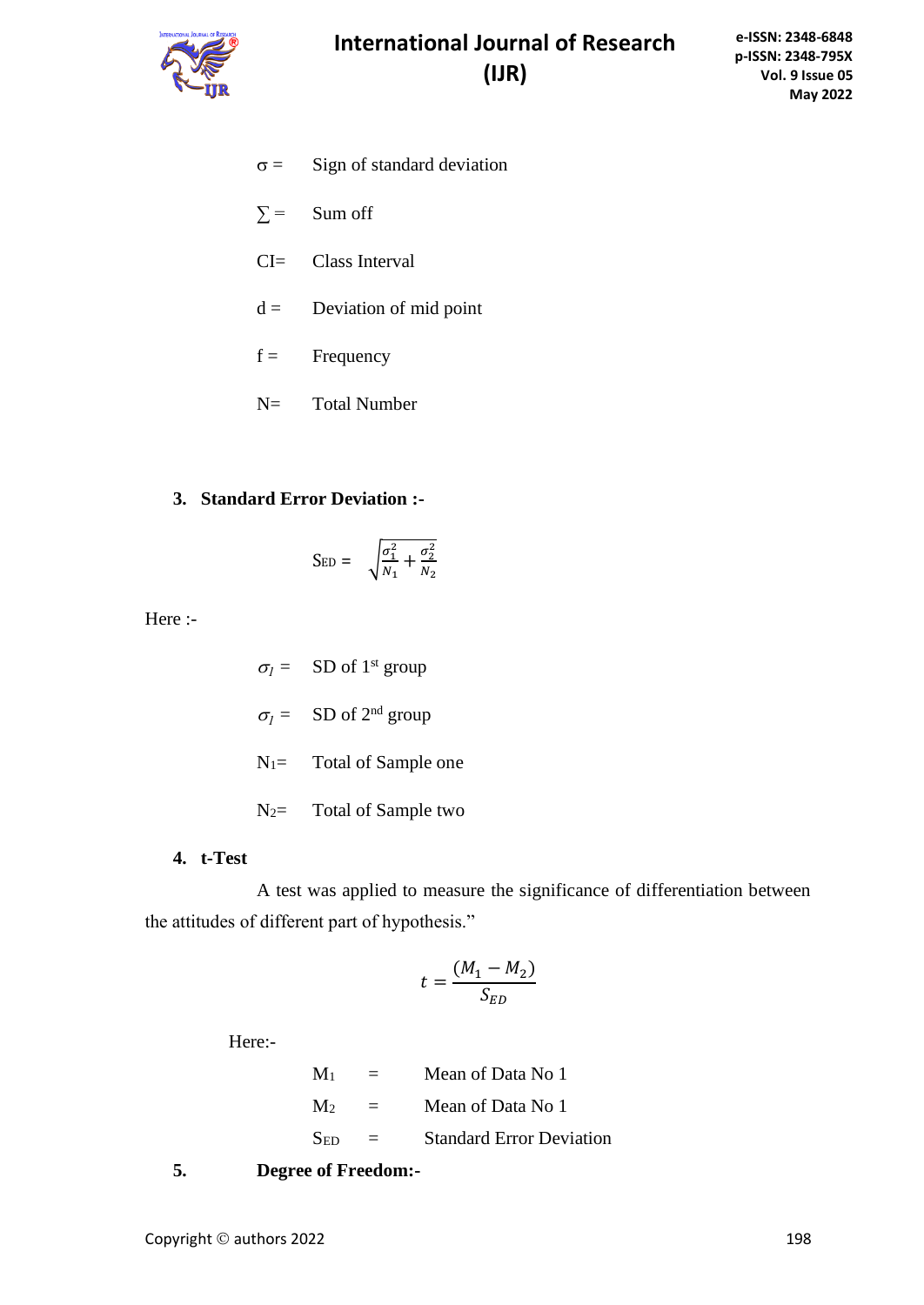

 $df = (N1+N2-2)$ 

| Here :- | df  | $\blacksquare$ | Degree of Freedom                       |
|---------|-----|----------------|-----------------------------------------|
|         | N1. |                | Number of Sample (According Hypothesis) |
|         | N2  | $\sim$         | Number of Sample (According Hypothesis) |

### **6. One Way ANOVA**

The one-way ANOVA ("analysis of variance") compares the means of the groups you are interested in and determines whether any of those means are statistically different from each other. Or we can say it compares the means of three or more independent groups to determine if there is a statistically significant difference between the corresponding population means.

### **USES OF ANOVA**

- Analysis of variance is suitable technique for the interpretation of multidimensional variables in researches of social sciences.
- It analyses various factors and their effects in the experimentation systematically.
- It interprets the test of means and their relative interactions.
- It is a sound and economical parametric test widely used by researches.

### **4. ANALYSIS AND INTERPRETATION OF DATA:**

Analysis of data deals with the analysis and discussion of findings resulting from the study in accordance with the research objectives and tasks as outlined in chapter one. The analyzed and interpretation of data were carried out in two phases. The first part resulted from the questionnaire which was analyzed quantitatively and the second was based on the results from documentary review, analyzed qualitatively by the content (thematic) analyses and interpretation. The quantitative data obtained have been analyzed using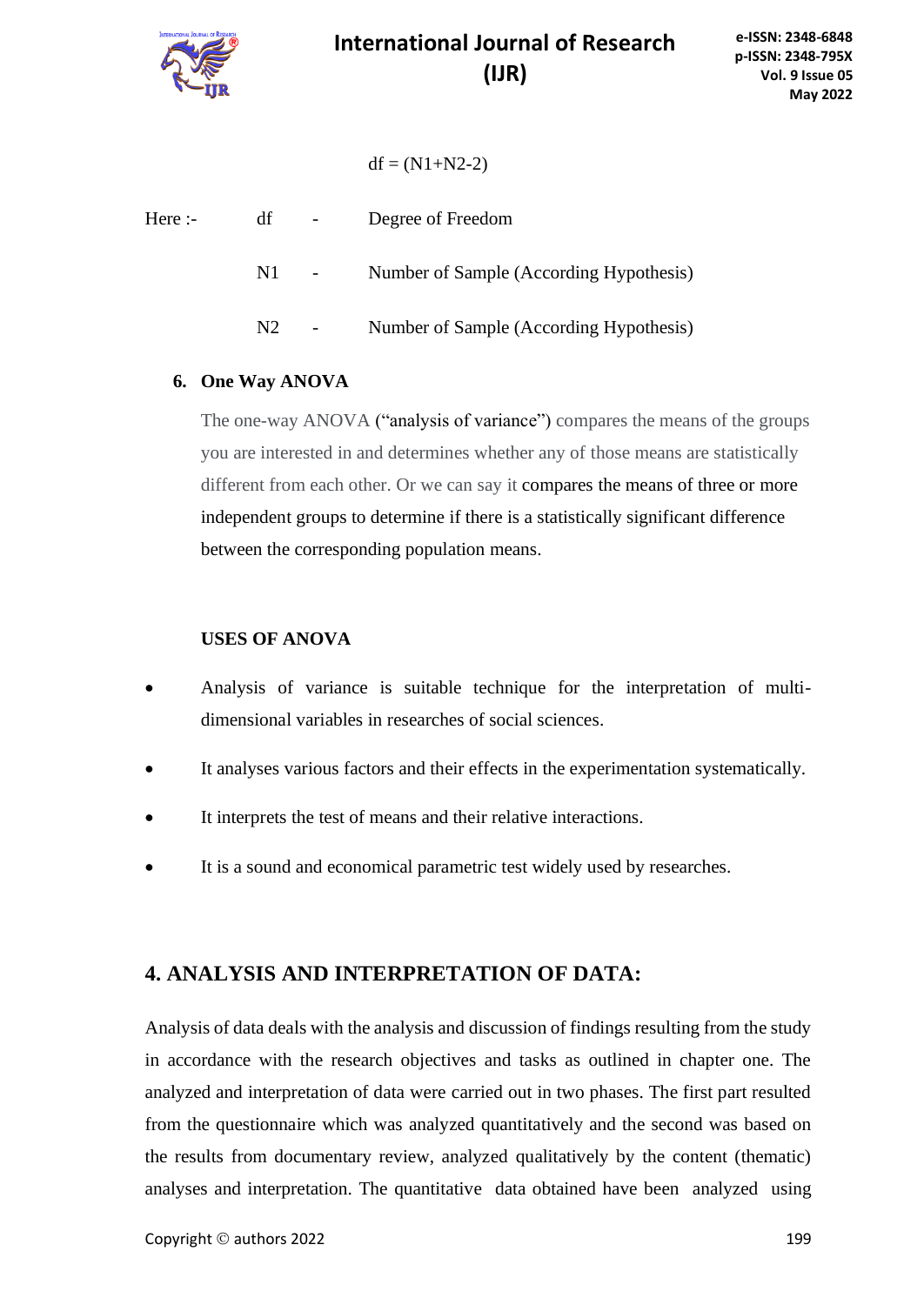

statistical package for social science and also descriptive explanation have been undertaken where reason for justification has been cross checked off with the rich bodies knowledge in make.

Research often finds data analysis the most enjoyable part of carrying out any study since after all of the hard work and waiting get chance to find the answer the present at another opportunity for creativity. So analyzing the data and interpreting the result are 'REWARD' of the working of collecting data. Data do not, however 'speak of themselves'. They reveal that the investigator analyst can detect. So, when the new investigator attempting to collect this reward, find him alone with the data set and no idea how to proceed, the feeling may be one more of anxiety than of eager anticipation. As with most other aspects of a study, analysis and interpretation of the study should related to the study objectives and research question one of ten helpful strategy is to bring by imagining or even out liming the manuscript to be written from the data.

The usual analysis approach is to bring with descriptive analysis, to explore and gain a 'FEEL' for the data. The analyst then turn to address specific question from the study aims or hypothesis, from finding question, from studies reported in the literature and from pattern suggested by the descriptive analysis.

Before analysis being in earnest thought a considerable amount of preparatory work most usually be carried out.

"Statistics is the mathematical process of gathering, organizing and interpreting numerical data, which is one of the basic phases of the research process".

#### **- John W. Best.**

When the knowledge is general and unanalyzed, it is usually described in vague, subjective terms. As such the information gathered is required to be carefully studied. The date collected appears to be vast, exhaustive, unclear and raw and quite intermingled. These data are then required to be analyzed and interpreted to reveal a clear picture to test the hypothesis and arrive at the conclusions. These provide a quantitative measure, as a foundation for the qualitative judgments that are essential for the solution to the problem.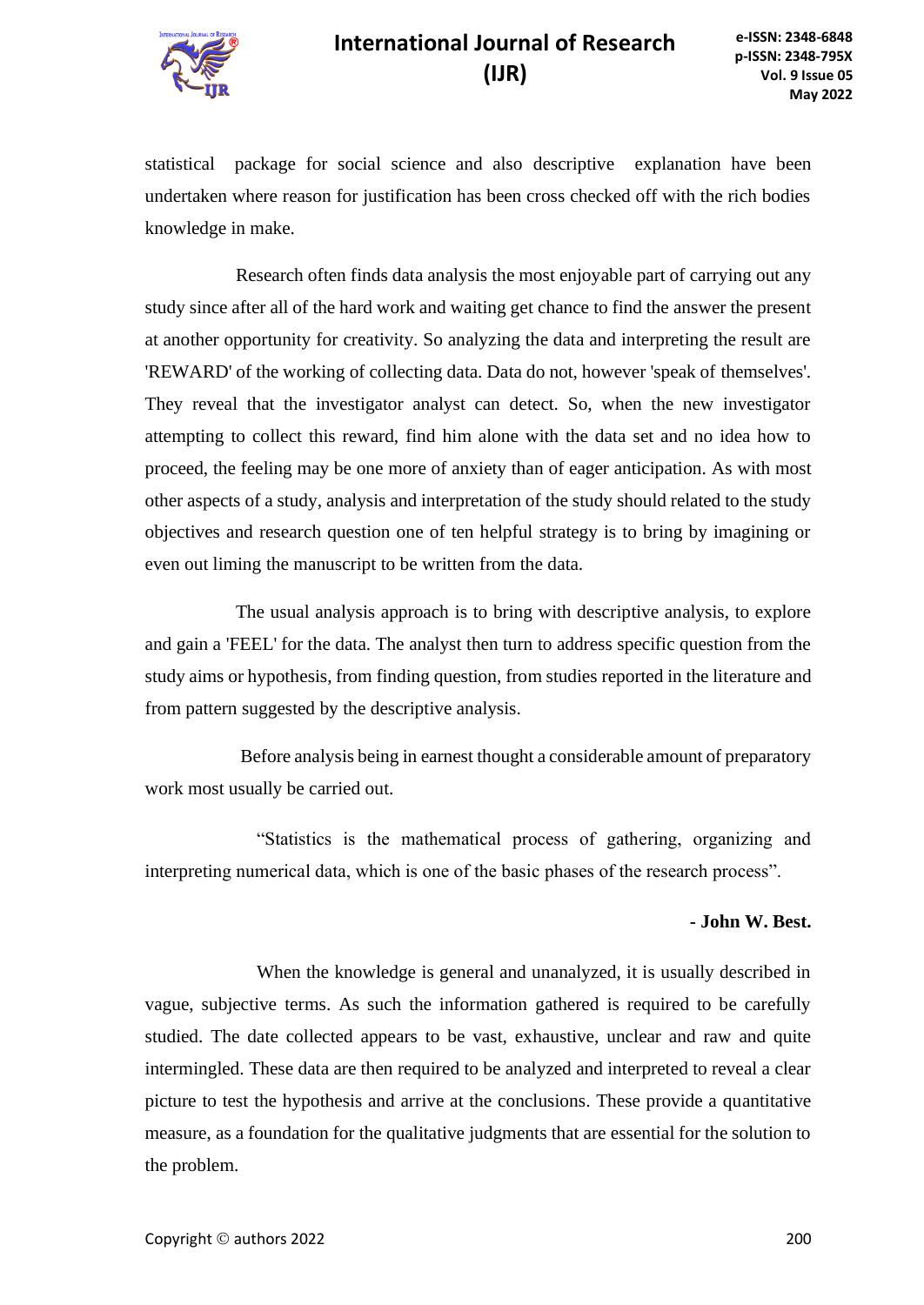

"Scientific analysis assumes that behind the accumulated data there is something more important and revealing then the facts themselves".

#### **-P.V. Young.**

Analysis is one of the most important aspects of the research. It requires a deep and intensive knowledge about the data to be analyzed. The researcher has to have good judgment skill, ability of generalization and should be familiar with the background objects and hypothesis of the study. Analysis is therefore the process in which the relationship or differences supporting or conflicting with the original or new hypothesis should be subjected to statistical tests of significance to determine with what validity data can be said to indicate any conclusions. It involves a number of operations which are performed with the purpose of summarizing the collected data and organizing these in a manner that they answer the research questions. Data, facts and figures are silent and they never speak for themselves but they have complexities. It is through systematic analysis that characteristics of the problem hidden in the data are revealed and valid generalizations are drawn.

"The function of systematic analysis is to build an intellectual edifice in which properly sorted and shifted facts and figures are placed in their appropriate settings and broader generalizations beyond the immediate contents of the facts under study, consistent relationships, so that general inferences can be drawn from them, which is the aim of a mature science".

#### **-P.V. Young.**

"Interpretation takes the result of the analysis, makes inferences pertinent to the research relation studied, and draws conclusions about these relations."

#### - **Kerlinger**

Interpretation of the data aims at drawing of inferences from the collected facts after the analytic study of the problem. It is extremely useful and important part of the study because it makes all possible use of the collected facts. Statistical facts by themselves have no utility. It is the interpretation that makes it possible for us to. Utilize collected data in various fields of activity.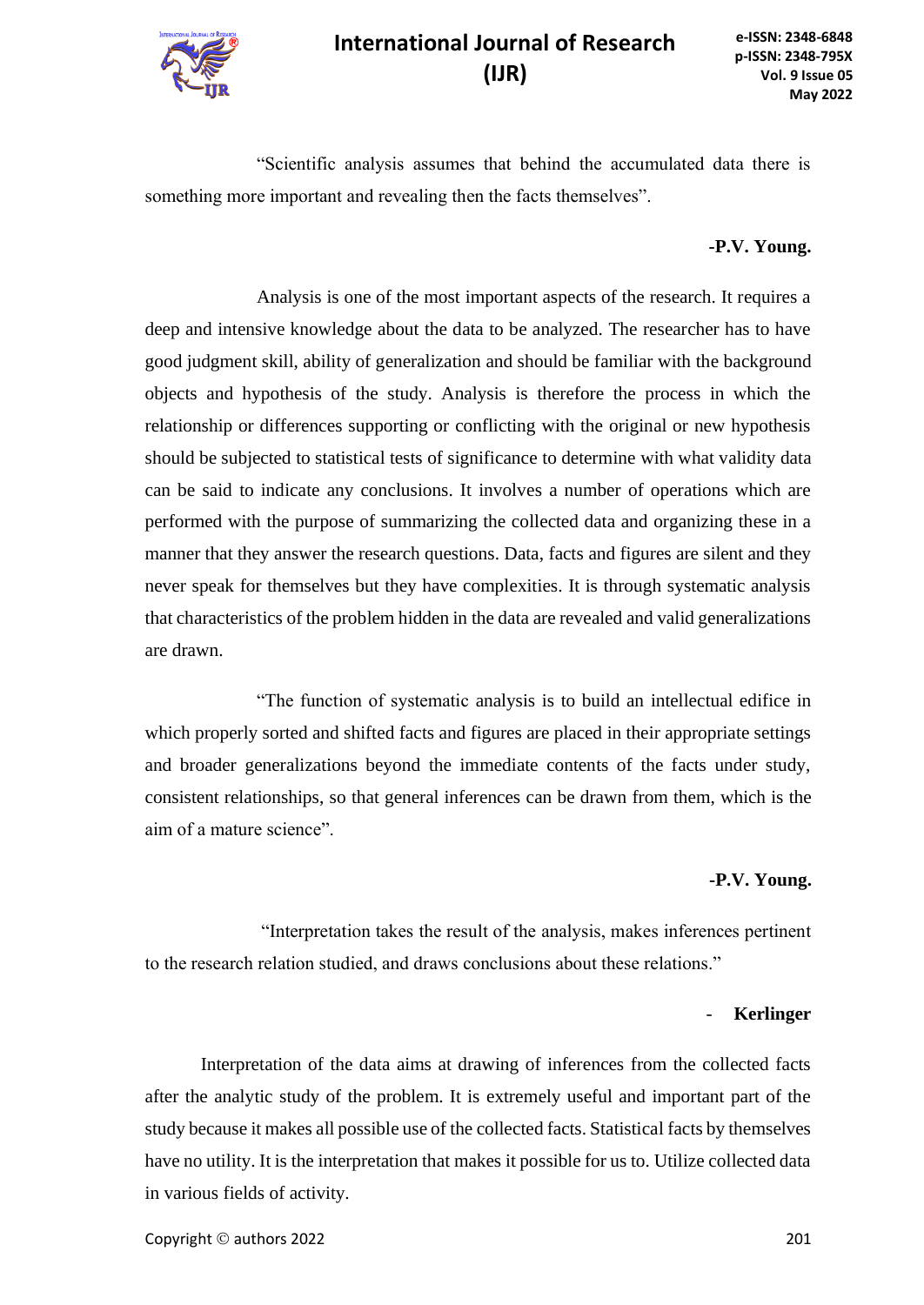Interpretation is by no means a mechanical process. It requires a critical, examination of the results of one's analysis in the light of the limitations of the data gathering. As such it is a vital step and a part of the research process.

Thus, statistics is not merely a device for collecting numerical data but as a means of sound techniques for their handling, analysis and drawing valid inferences from them. When the data are collected, edited, classified and tabulated, they are analyzed and interpreted with the help of various statistical techniques and tools depending upon the nature of the investigation.

#### **4.1 TABULATION OF DATA:**

Tabulation is the process of transferring data gathering instruments to the tabular from in which they are systematically examinee. Tabulation involves the orderly and systematic presentation of numerical data in a form designed to elucidate the problem under consideration. Tabulation as a final stage collection and compilation of the data is a sort of strapping stone to the analysis and interpretation of the figures.

Its main objectives are to summarize large and complex information and to present it in the simplest possible from consistent with the purpose for which it is designed. It makes the data readily comprehensible and facilitates comparison by classifying data into suitable groups. It also facilitates the detection of the errors and omission in the data.

#### **4.2 STATISTICAL ANALYSIS OF THE DATA:**

Statistic in the basic tools of measurement and the research efferent statistical methods pertinent to formulated hypotheses are used to verify those hypotheses.

### **4.3 DATA ANALYSIS:**

An important aspect of analysis of data the purpose of presentation of data is to highlight the result and to make data presentation of data on result is simple and easy to understand. The graphical pictorial presentation provide a geometrical image of data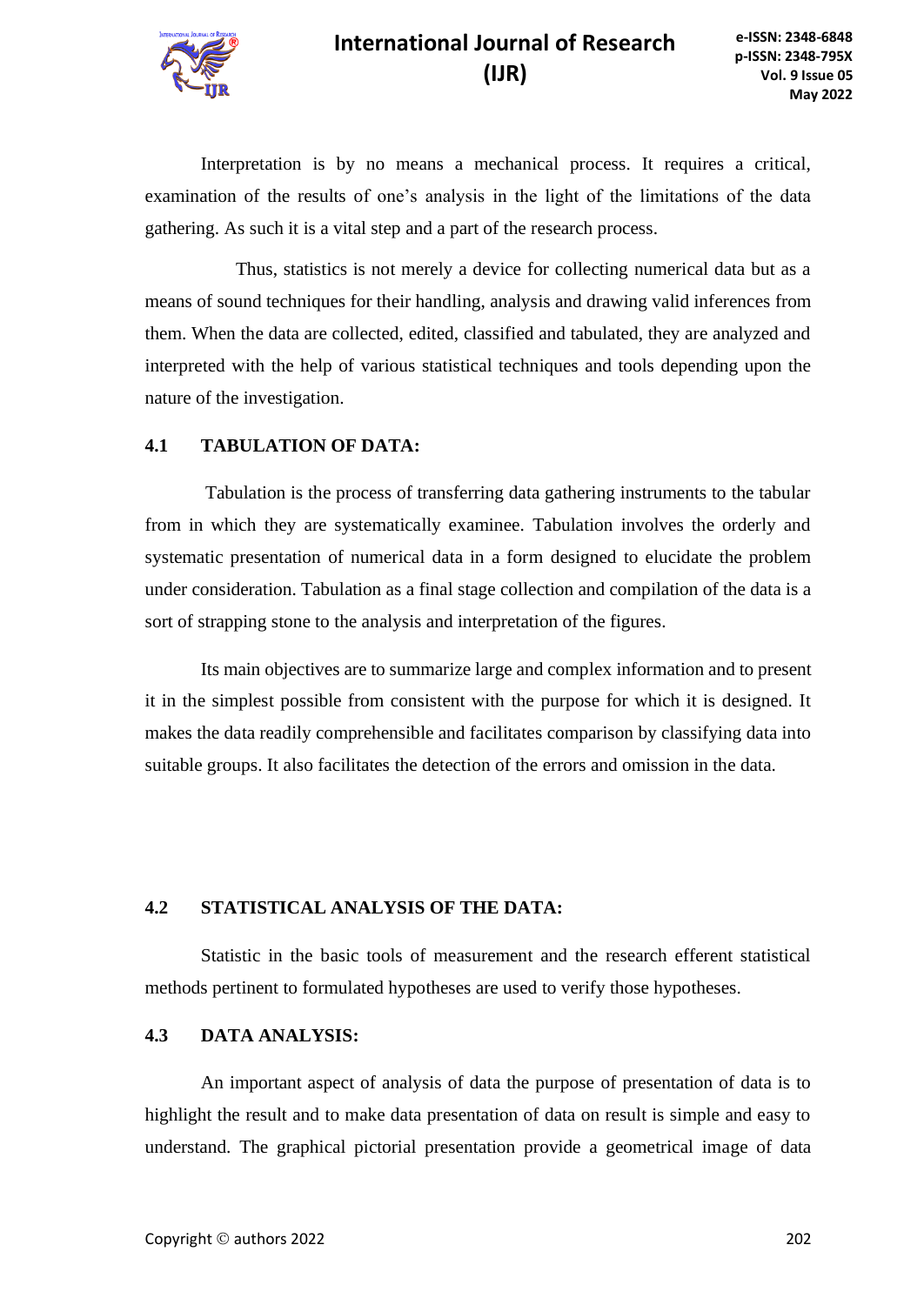

enabling to the frequency distribution and helping in observing the assumption of the statistical analysis applied for the treatment data.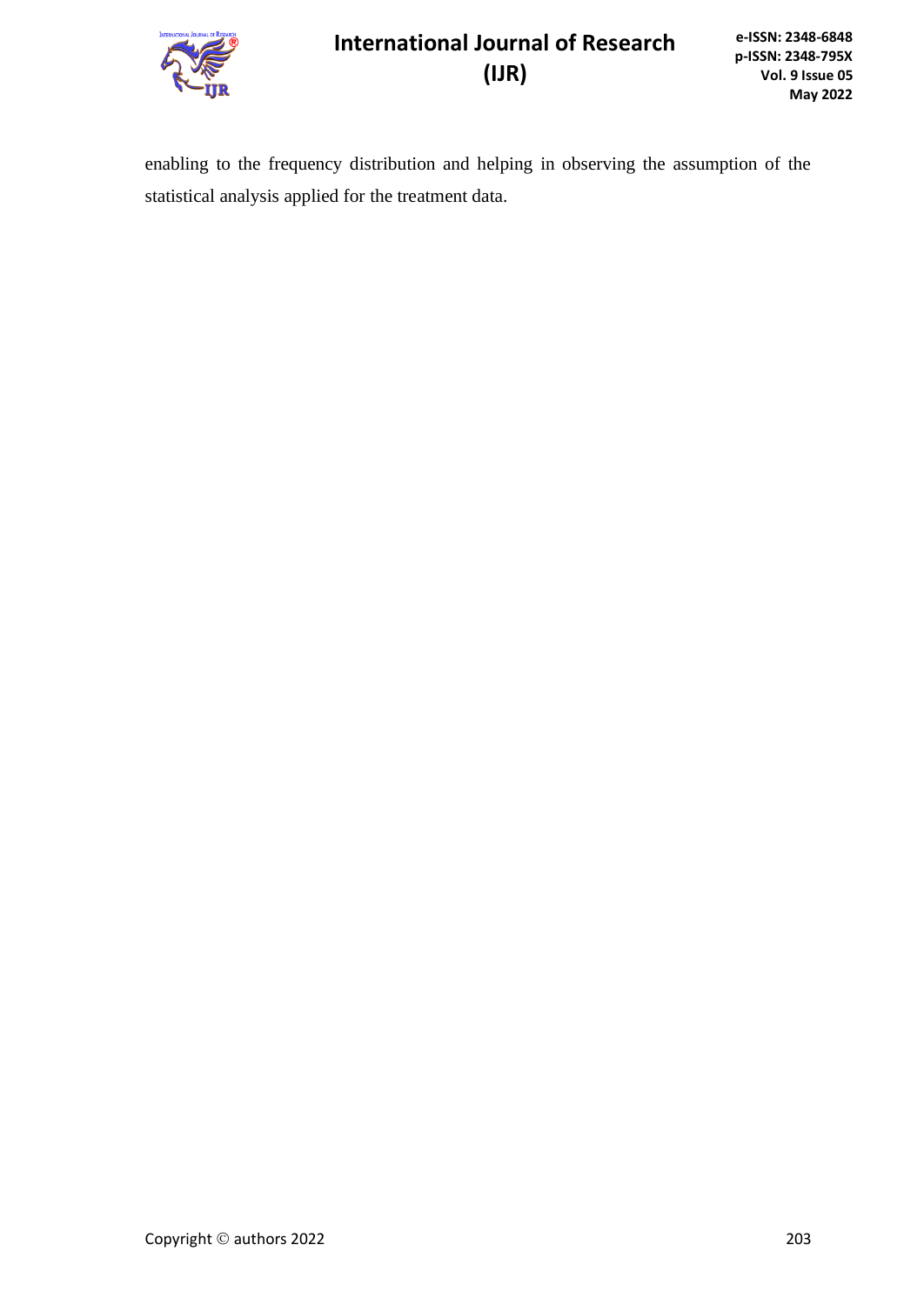

### **4.4 ANALYSIS AND INTERPRETATION OF DATA:**

**Ho<sup>1</sup>** There is no significant mean difference on teaching efficiency of the teachers belongs to Good and Average work environment.

#### **Table-4.1**

Teaching efficiency of the Teachers belongs to good and average work environment

| S.No.          | Category                                                                            | $\mathbf N$ | Mean   | <b>SD</b> | $S_{ED}$ | t-test<br><b>Value</b> | df | Significance<br>Level | Interpretation |
|----------------|-------------------------------------------------------------------------------------|-------------|--------|-----------|----------|------------------------|----|-----------------------|----------------|
| $\mathbf{1}$   | teaching<br>efficiency of the<br>teachers belongs<br>to Good work<br>environment    | 20          | 206.85 | 63.62     |          |                        |    | $0.05 = 1.98$         | Ho1 Rejected   |
| $\overline{2}$ | Teaching<br>efficiency of the<br>teachers belongs<br>to Average work<br>environment | 79          | 158.77 | 44.74     | 15.08    | 3.18                   | 97 | $0.01 = 2.62$         |                |

**Interpretation:** The above table shows that, the obtained 't' value i.e. 3.18 is more than the table value with df - 97 at .05 level i.e 1.98 and .01 level i.e. 2.62. It means teachers belongs to High and average Work Environment differs significantly in their Work environment. Hence the Hypotheses No-1 There is no significant mean difference on teaching efficiency of the teachers belongs to Good and Average work environment is rejected.

**Result:-**There is significant mean difference on teaching efficiency of the teachers belongs to Good and Average work environment.

**Ho<sup>2</sup>** There is no significant mean difference on teaching efficiency of the teachers belongs to Good and Poor work environment.

### **Table-4.2**

Teaching efficiency of the teachers belongs to Good and Poor work environment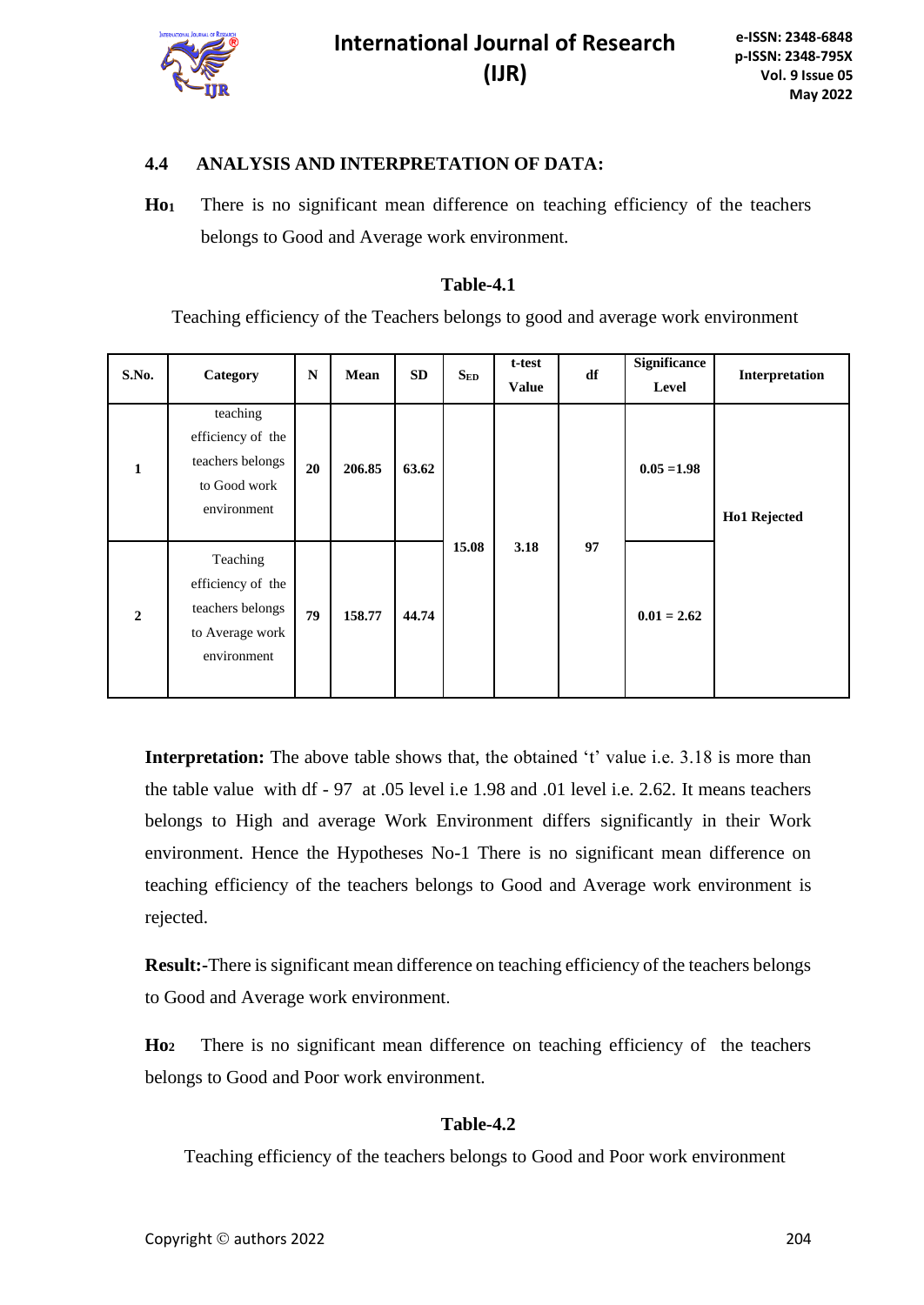

| S.No.          | Category                                                                      | $\mathbb N$ | Mean   | <b>SD</b> | $S_{ED}$ | t-test<br><b>Value</b> | df | <b>Significant</b><br>level | Interpretation           |
|----------------|-------------------------------------------------------------------------------|-------------|--------|-----------|----------|------------------------|----|-----------------------------|--------------------------|
| 1              | teaching efficiency<br>of the teachers<br>belongs to Good<br>work environment | 20          | 206.85 | 63.62     |          |                        |    | $0.05 =$<br>2.02            | HO <sub>2</sub> Rejected |
| $\overline{2}$ | Teaching efficiency<br>of the teachers<br>belongs to poor<br>work environment | 21          | 123.42 | 28.42     | 15.51    | 5.37                   | 39 | $0.01 =$<br>2.70            |                          |

**Interpretation :-**The above table shows that, the obtained 't' value i.e. 5.37 is more than the table value with df - 39 at .05 level i.e 2.02 and .01 level i.e 2.70 It means teachers belongs to good and poor Work Environment differs significantly in their Work environment . Hence the Hypotheses No-2There is no significant mean difference on teaching efficiency of the teachers belongs to Good and Poor work environment is rejected.

**Result:-**There is significant mean difference on teaching efficiency of the teachers belongs to Good and Poor work environment. .

**Ho<sup>3</sup>** There is no significant mean difference on teaching efficiency of the teachers belongs to Average and Poor work environment.

### **Table-4.3**

Teaching efficiency of the teachers belongs to Average and Poor work environment

| <b>S.No.</b> | Category                                                                         | N  | Mean   | SD    | $S_{ED}$ | t-test<br><b>Value</b> | df | Significant<br>level | Interpretation           |
|--------------|----------------------------------------------------------------------------------|----|--------|-------|----------|------------------------|----|----------------------|--------------------------|
| л.           | Teaching efficiency<br>of the teachers<br>belongs to average<br>work environment | 79 | 158.77 | 44.74 | 7.98     | 4.42                   | 98 | $0.05 = 1.98$        | HO <sub>3</sub> Rejected |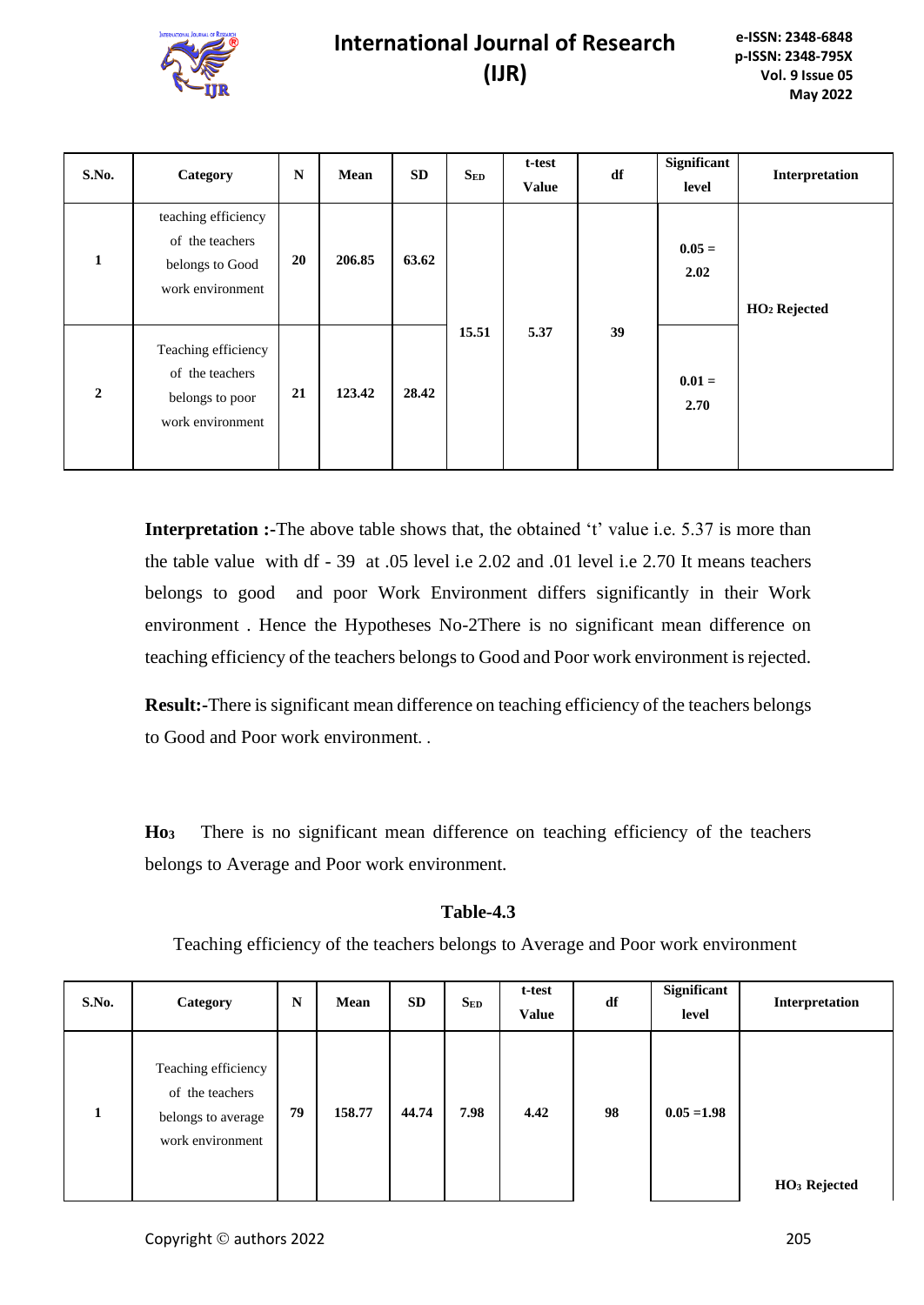|                  | <b>INTERNATIONAL JOURNAL OF RESEARCH</b>                                      |    | <b>International Journal of Research</b><br>(IB) |       |  |  |  |               | e-ISSN: 2348-6848<br>p-ISSN: 2348-795X<br>Vol. 9 Issue 05<br><b>May 2022</b> |  |
|------------------|-------------------------------------------------------------------------------|----|--------------------------------------------------|-------|--|--|--|---------------|------------------------------------------------------------------------------|--|
| $\boldsymbol{2}$ | Teaching efficiency<br>of the teachers<br>belongs to poor<br>work environment | 21 | 123.42                                           | 28.42 |  |  |  | $0.01 = 2.62$ |                                                                              |  |

**Interpretation :-** The above table shows that, the obtained 't' value i.e. 4.42 is more than the table value with  $df = 98$  at .05 level i.e 1.98 and .01 level i.e 2.62 It means teachers belongs to Average and Poor Work Environment differs significantly in their Work environment . Hence the Hypotheses No-3There is no significant mean difference on teaching efficiency of the teachers belongs to Average and poor work environment is rejected.

**Result:-**There is significant mean difference on teaching efficiency of the teachers belongs to Average and poor work environment.

**HO-4** There is no interactional effect of work environment (good, average and poor) on teaching efficiency of the teachers.

#### **Table-4.4**

Work environment(good, average and poor) on teaching efficiency of the teachers

| <b>Sources of Variation</b> | Df              | SS        | <b>MS</b> | F     | Significance |
|-----------------------------|-----------------|-----------|-----------|-------|--------------|
| <b>Between</b>              | $(k-1)$         | 88057.55  | 44028.77  |       |              |
|                             | $3 - 1 = 2$     |           |           | 22.03 | Sig.         |
| Within                      | $(N-K)$         | 233817.25 | 1998.43   |       |              |
|                             | $120 - 3 = 117$ |           |           |       |              |
| $df = 2/117$                |                 |           |           |       |              |

**Summary of ANOVA**

**df=2/117 .05= 3.09 .01= 4.82 Interpretation:-**

The above table shows that, the obtained 'f' value for the interactional effect of teachers coming from good, average and poor work environment on teaching efficiency of the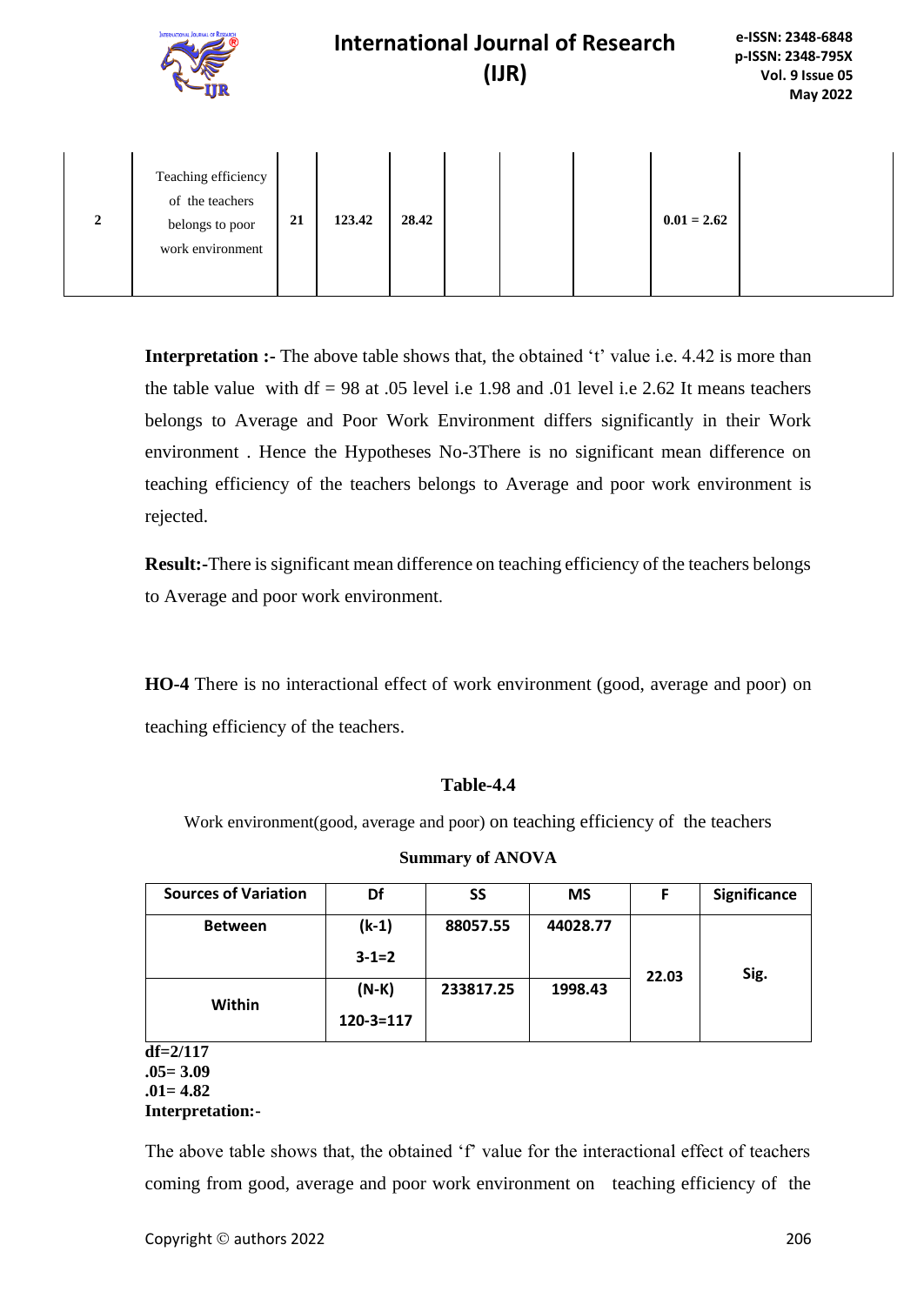

teachers was found to be 22.03 which is more than the table value with df-2/117 both at .05 level i.e. 3.09 and .01 level i.e. 4.82.This indicates that teachers coming from good, average and poor work environment differ significantly in their teaching efficiency. Hence the Hypotheses No-4, There is no interactional effect of work environment (good, average and poor) on teaching efficiency of the teachers is rejected.

### **5. FINDINGS AND SUGGESTIONS:**

After processing the data, obtaining and interpreting the in previous chapter, the findings have delineated and discussed in present chapter. These findings can be generalized to the extent of representativeness of the sample and methodology employed in the study. In this chapter, the results are discussed to show how this findings are concurrent with some of the empirical studies already conducted in the field. At places, some of the observation did not concur with the findings of some investigators. In such cases, attempt have been made to fathom plausible reasons for these disagreements, Keeping the major findings in view, the educational implications of the study have been worked out. But these findings do not fit in all the areas of the study. As such some suggestion have been given for the further research. This chapter therefore is devoted to focusing the findings, conclusions, discussion of the result in this study and suggestion for further studies or research.

The investigator through the present survey has studied. The purpose of this study was to examine the influence of working environment in the teaching efficiency of primary school teacher. The main findings of the present study are given below:

### **5.1 MAIN FINDINGS:**

**Ho<sup>1</sup>** There is no significant mean difference on teaching efficiency of the teachers belongs to Good and Average work environment.

**Findings**- There is significant mean difference on teaching efficiency of the teachers belongs to Good and Average work environment.

**Ho2:** There is no significant mean difference on teaching efficiency of the teachers belongs to Good and Poor work environment.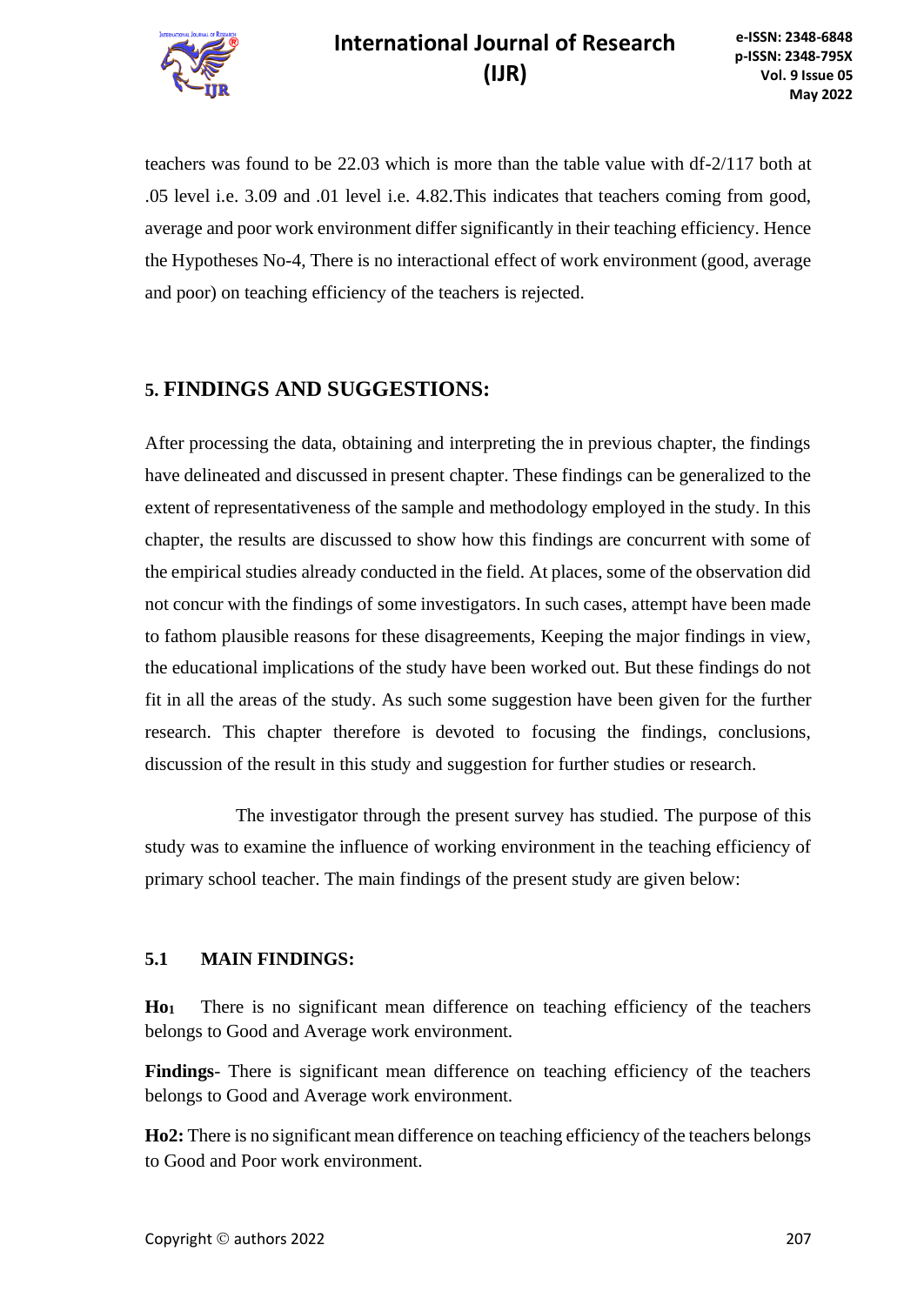

**Findings-** There is significant mean difference on teaching efficiency of the teachers belongs to Good and Poor work environment

**Ho3:** There is no significant mean difference on teaching efficiency of the teachers belongs to Average and Poor work environment.

**Findings-** There is significant mean difference on teaching efficiency of the teachers belongs to Average and Poor work environment.

**Ho4:** There is no interactional effect of Good, Average and Poor work environment on teaching efficiency of Primary School Teachers.

**Findings-** There is interactional effect of Good, Average and Poor work environment on teaching efficiency of Primary School Teachers.

### **5.2 SUGGESTIONS:**

- **1.** The govt. must provide free quarters within school campus to avoid the residential problems.
- **2.** Separate library rooms should be opened in each school.
- **3.** Computer education should be given in primary schools and well trained computer teachers should be appointed.
- **4.** Adequate number of peon should be appointed in primary schools.
- **5.** All schools should be electrified.
- **6.** The primary school should be provided with special text books and other study materials.
- **7.** Teachers should be avoided from politics.
- **8.** The government must provide salaries and other payments regularly.
- **9.** Due provision should be made in order to maintain a better administration and supervision in the schools.

### **5.3 EDUCATION IMPLICATIONS OF THE STUDY:**

Following are the implications of the study

• **IMPLICATIONS FOR RESEARCH SCHOLARS:** Research scholars of Education and Psychology can be benefited by the findings of the present study. Findings of the present study will serve as a basic data for the further studies related to teachers teaching.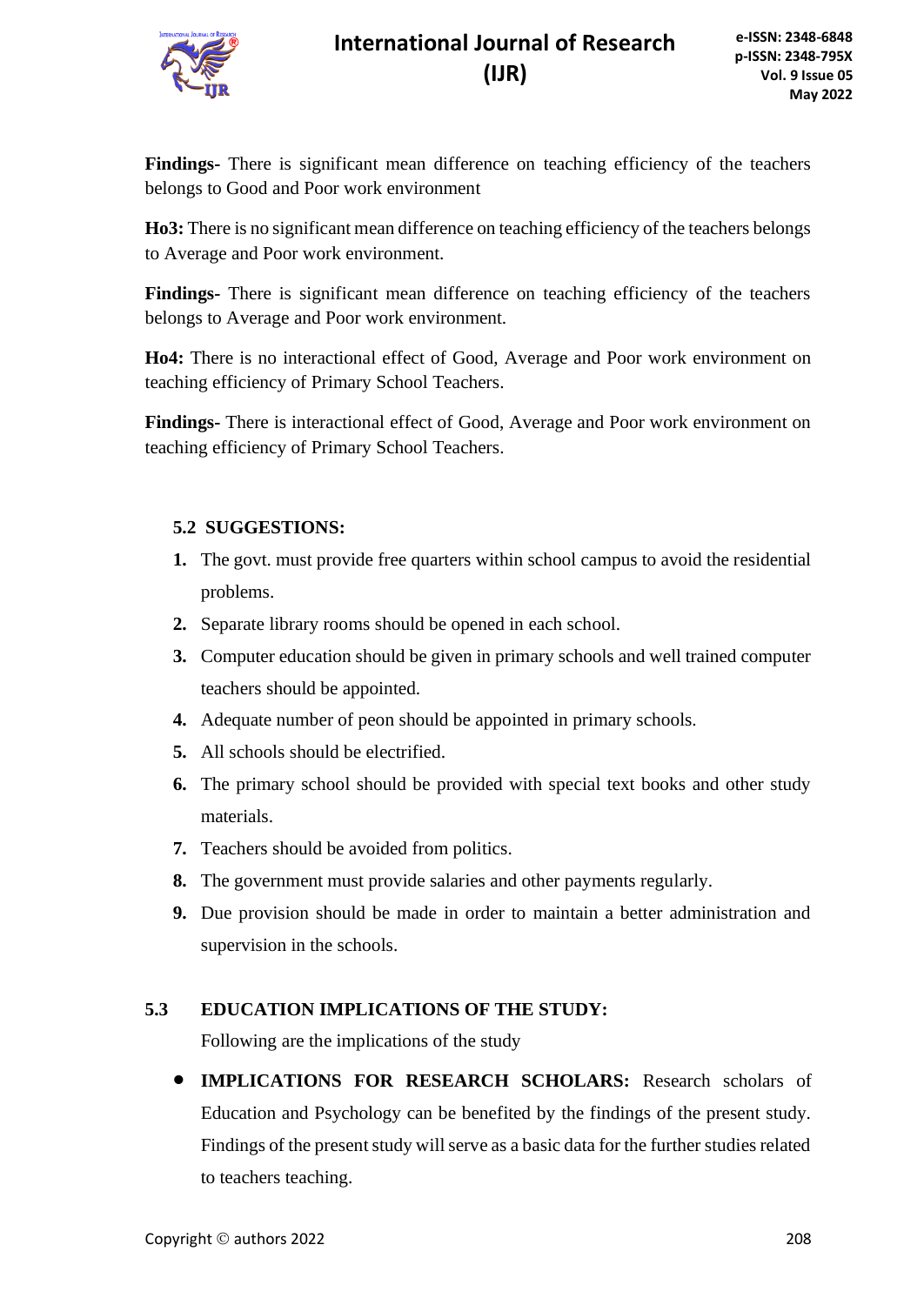

- **IMPLICATION FOR POLICY MAKERS:** Findings of the present study will provide feedback to policy makers and authorities concerned with teachers teaching at any level. The present situation is the educational world appears to be in the state of anomie that's why teachers seem to be alienated from the system. Professor J. N. Kapoor, a former Vice Chancellor wrote: "Many teachers are dissatisfied with the condition under which they have to work. They teach only because they have to cash their salaries and not because they enjoy teaching process. They are many other reasons for teachers being alienated from the system." He has added, in the absence of academic satisfaction for the teacher, the only other satisfaction, which the teachers seek, is the salary satisfaction and they only struggle for this.
- **IMPLICATIONS FOR PRINCIPALS:** Principals can also be benefited by the finding of the study in terms of making improvement in emotional intelligence and professional commitment. By this they can attract the teachers' devotion and dedication for their institution which will ultimately work as the measure of quality improvement in education.
- **IMPLICATIONS FOR TEACHERS:** By going through the findings of the study teachers can also take initiatives for the improvement of overall environment of their schools by which they can experienced themselves well committed in their job which result an experience of effective teaching in place of burden. If they increase their professional commitment, teacher effectiveness will be increasing automatically and they will get the self-satisfaction.

### **5.4 SUGGESIONS FOR FURTHER RESEACHES:**

Research is a continuous process and there is no end of it. Keeping in view this fact in mind the following areas are suggest for further researchers:

- 1. The extent and variation of Emotional Intelligence and Professional commitment of teachers at different levels of education e.g. primary and higher education should be studied separately as well as from a comparative point of view.
- 2. There is a need for searching other background variables like age, caste category, academic career, socio-Economic status, community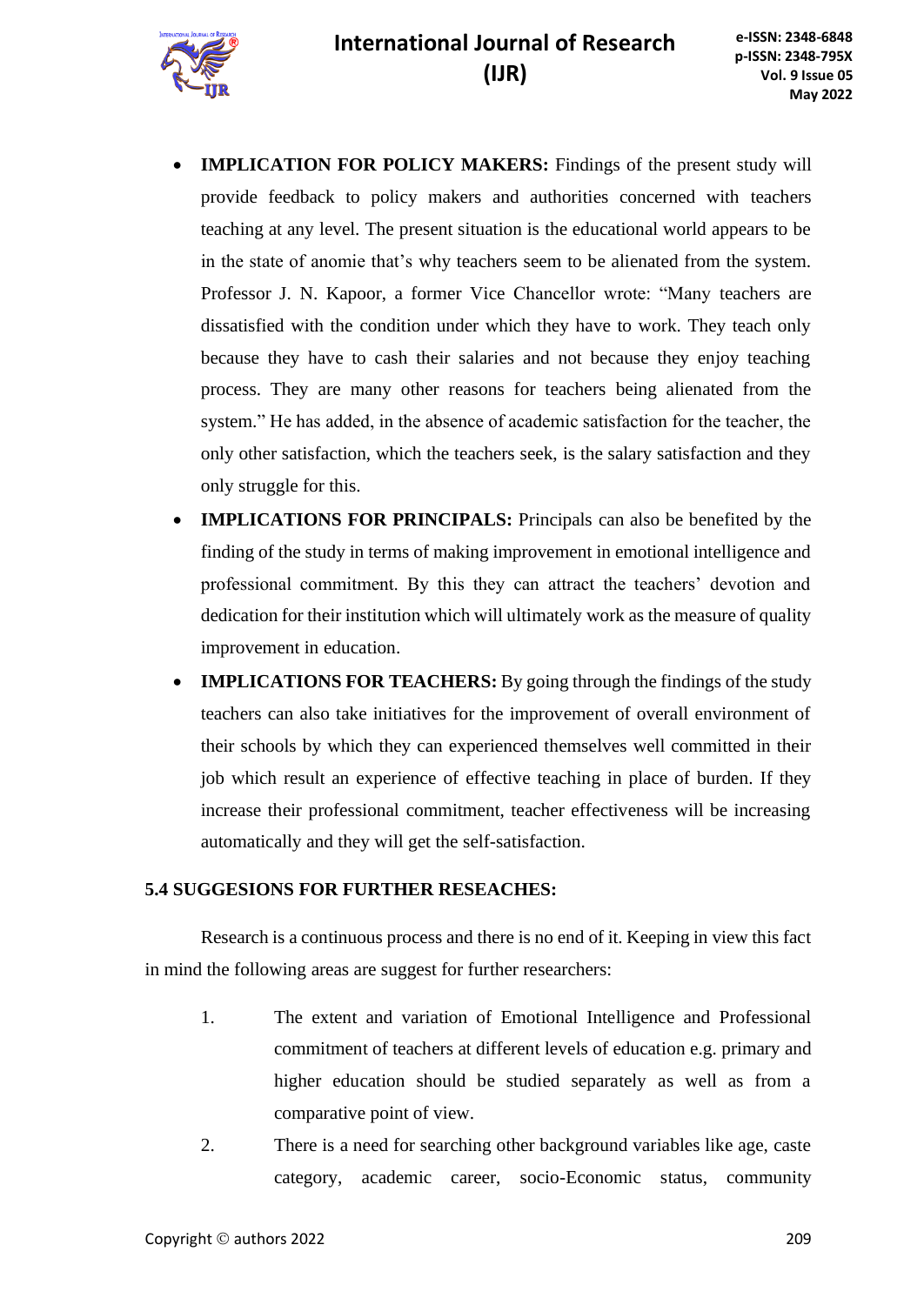

background, length of teaching experience and determine variables as principals' style of leadership, types of management etc.

- 3. The relationship of Emotional Intelligence and Professionally commitment with job satisfaction, burnout, and job involvement should be traced out.
- 4. It is been felt that the phenomenon of academic anomie be investigated and its relationship with Professional Intelligence and commitment of teachers be traced out.
- 5. A study of teachers' alienation and its relationship with emotional intelligence and professional commitment may also yield fruitful results.

While summing up the present study, we would like to acknowledge the fact that a scientific Endeavour in any field of study is an on-going process. Hence, we do not propose to claim any finality in regard to either to facts gathered or to the inferences drawn. The present study in its own limited way has, however made its share towards the process of building up a solid knowledge base regarding Emotional Intelligence, professional commitment and teacher effectiveness in education. If it succeeds in provoking further research in the field, its efforts would be fructified.

### **REFERENCES:**

- Abraham R. (1991). 'Emotional intelligence in organizations: A conceptualization', New York: Bantam Books.
- Abraham, R. (1999). 'Emotional intelligence in organizations: a conceptualization, Genetic, Social & General Psychology Monographs', 125, (2), pp.209-224.
- Adaval, S.B., (1952). 'An introduction into the quality of the teachers under training', Allahabad University.
- Adogbile J.A. and Adeyemi B.A. (2008). 'Enhancing quality assurance through teachers' effectiveness,' Educational Research and Review Vol. 3 (2), PP. 061-065, available online at [http://www.academicjournals.org.](http://www.academicjournals.org/)
- Ahmed, Q., (1986). 'Determinants of Job Involvement among Teachers', Ph.D. Thesis, Magadh University, Psychology.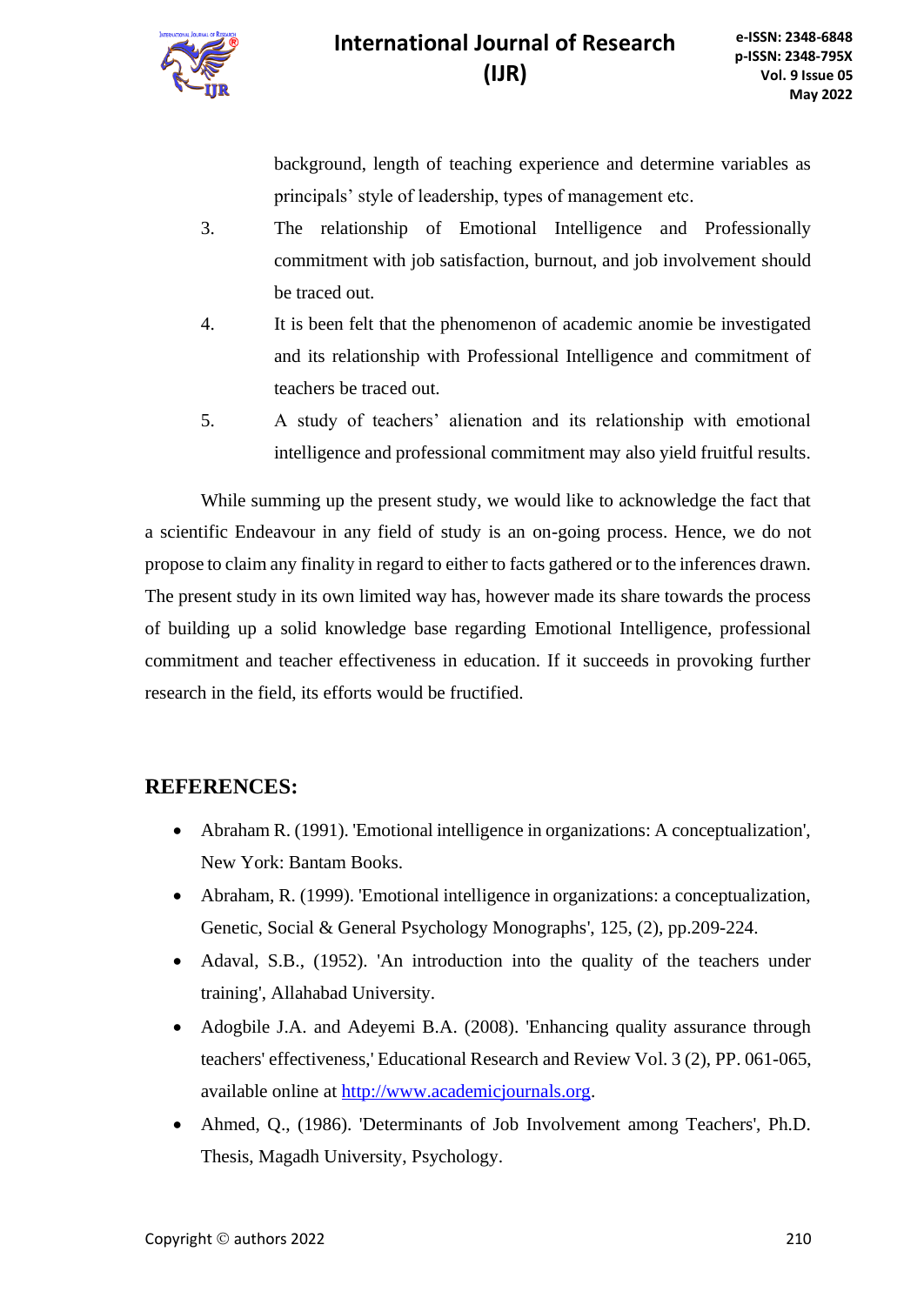- Birdi, Bimalesh (1992) "A study of the growth and development of primary education in Punjab from 1947 to 1987". Unpublished Ph.D Thesis Punjab University, Punjab.
- Buch, M.B. ed. (1983) "Third Survey of Research in Education (1978-83)", National Council of Educational Research and Training, New Delhi
- Bundnik, M.F. (2003). 'Emotional intelligence and burnout: Influence on the intent of staff nurses to leave nursing'. Doctoral dissertation. Depaul University.
- Calderin, Roberto, (2005). 'Emotional Intelligence in public elementary school principals: Building collegial relations', Fordham University, 228 pp.
- Capel, S.A., (1991). 'A longitudinal Study of Burnout in Teachers', in British Journal of Educations Psychology, 61, pp. 36-45.
- Carr-Saunders, A.M., (1928). 'Professions: Their Organization and Place in Society', Oxford: The Claredon Press, p. 31.
- Chang, Te-Sheng, (2000). 'What are teachers' college students telling us about them?' Paper presented the annual meeting of the American Educational Research Association.
- Das, RC (1974): "Impact Thesis submitted to Lucknow University, Lucknow.
- Gonsalves, F (1989): "A critical study of job satisfaction of primary teachers" unpublished Ph.D thesis, Nathibai Damodar Thackersey Women's University.
- Hota P (1983) 'A study on quality appraisal of primary school teachers of Sambalpur university M. Phil thesis, Utkal university.
- Kolte. N.V (1987) "Conducted a research study on "Job satisfaction of primary school teachers" National institution of Rural Development, Hyderabad.
- Mali, MG (1984) "A critical study of the single teachers schools and plan for improvement Independence study NCERT- New Delhi.
- Mishra, N (1989) 'Development of a programme of primary education for Orissa with special reference to costal district i.ePuri, Cuttack and Balasore Unpublished Ph.D thesis, Utkal University.
- Naik , Sipra (1992) 'Development of primary education in Sundergarh district, Orissa with special emphasis on the role played by local leadership, unpublished Ph.D thesis, North Eastern Hilly University.